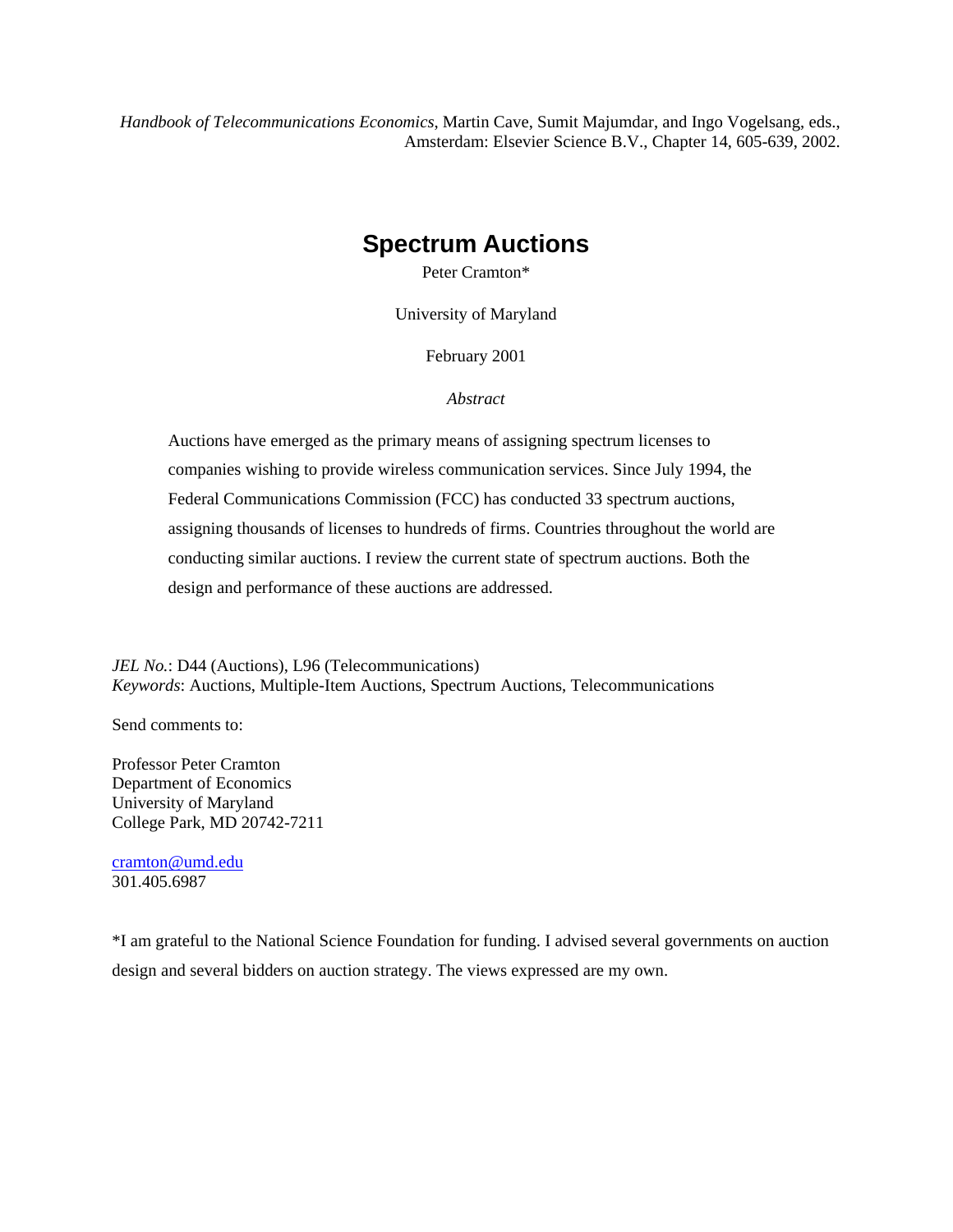## **Spectrum Auctions**

Peter Cramton

From July 1994 to February 2001, the Federal Communications Commission (FCC) conducted 33 spectrum auctions, raising over \$40 billion for the U.S. Treasury. The auctions assigned thousands of licenses to hundreds of firms. These firms are now in the process of creating the next generation of wireless communication services. The FCC is not alone. Countries throughout the world now are using auctions to assign spectrum. Indeed, the early auctions in Europe for third-generation (3G) mobile wireless licenses raised nearly \$100 billion. Auctions have become the preferred method of assigning spectrum.

The FCC auctions have shown that using an auction to allocate scarce resources is far superior to the prior methods: comparative hearings and lotteries. With a well-designed auction, there is a strong tendency for the licenses to go to the parties that value them the most, and the Treasury obtains muchneeded revenues in the process.

Overall, the auctions have been a tremendous success, putting essential spectrum in the hands of those best able to use it. The auctions have fostered innovation and competition in wireless communication services. Taxpayers, companies, and especially consumers have benefited from the auctions. In comparison with other countries, the FCC auctions represent the state-of-the-art in spectrum auction design and implementation. The FCC began its auctions with an innovative design, and has continued to improve the auctions since then. The FCC's leadership in spectrum auctions has had positive consequences worldwide. Many countries wisely have imitated the FCC auctions; those that have not have suffered from inefficient license assignments and other flaws.

All but two of the FCC auctions have used a simultaneous ascending design in which groups of related licenses are auctioned simultaneously over many rounds of bidding. In each round, bidders submit new higher bids on any of the licenses they desire, bumping the standing high bidder. The auction ends when a round passes without any bidding; that is, no bidder is willing to raise the price on any license. This design is a natural extension of the English auction to multiple related goods. Its advantage over a sequence of English auctions is that it gives the bidders more flexibility in moving among licenses as prices change. As one license gets bid up, a bidder can shift to an alternative that represents a better value. In this way, bidders are able to arbitrage across substitutable licenses. Moreover, they can build packages of complementary licenses using the information revealed in the process of bidding.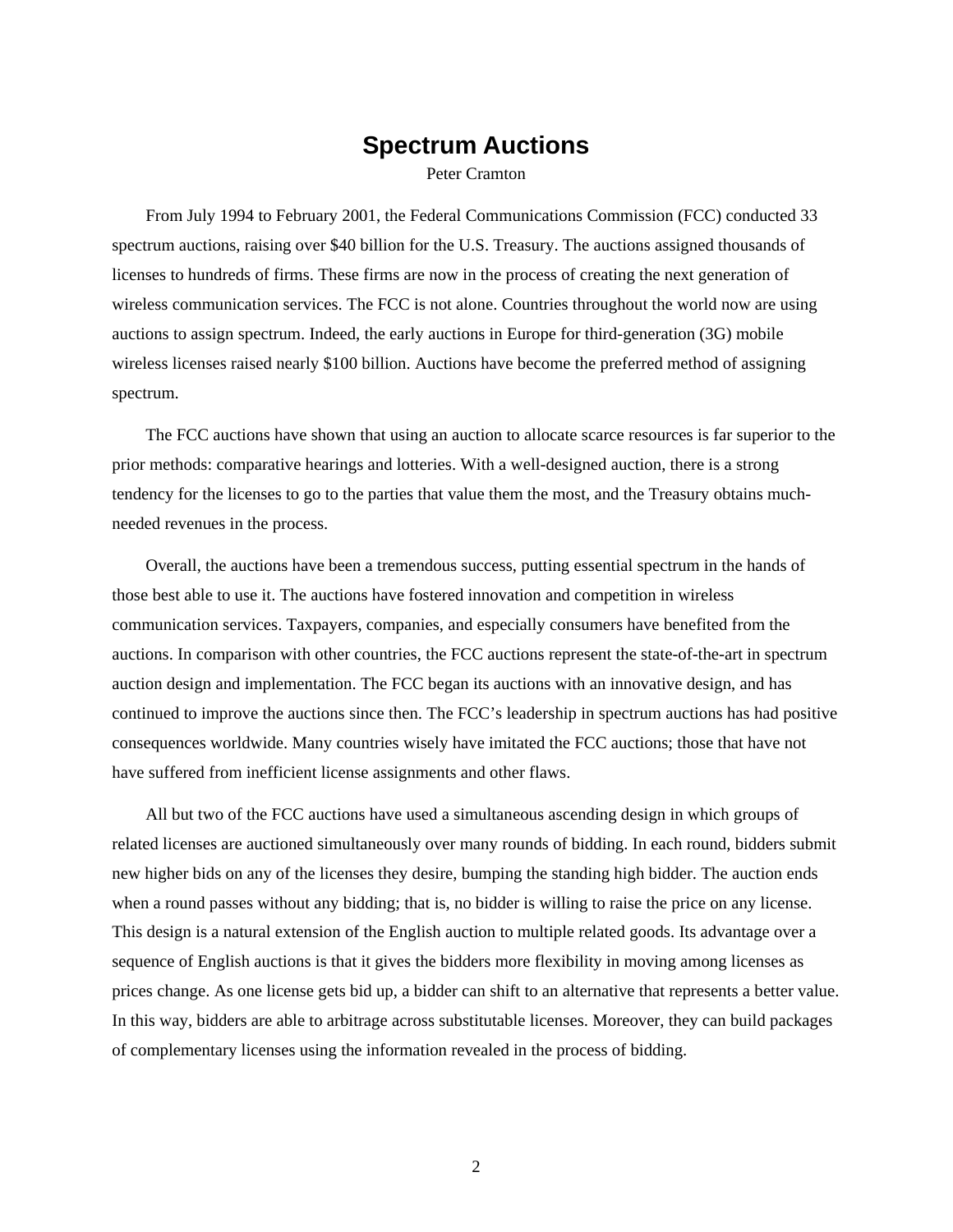There is now substantial evidence that this auction design has been successful. Revenues often have exceeded industry and government estimates. The simultaneous ascending auction may be partially responsible for the large revenues. By revealing information in the auction process, bidder uncertainty is reduced, and the bidders safely can bid more aggressively. Also, revenues may increase to the extent the design enables bidders to piece together more efficient packages of licenses.

Despite the general success, the FCC auctions have experienced a few problems from which one can draw important lessons. One basic problem is the simultaneous ascending auction's vulnerability to revenue-reducing strategies in situations where competition is weak. Bidders have an incentive to reduce their demands in order to keep prices low, and to use bid signaling strategies to coordinate on a split of the licenses. I identify problems with the FCC and other spectrum auctions, and discuss how to minimize these problems.

I begin by explaining why it makes sense to auction the spectrum. Then I discuss auction design. The simultaneous ascending auction is discussed in detail, and its performance is evaluated. I describe how the auction format has evolved in response to perceived problems. The FCC's recently proposed approach to package bidding is discussed. I examine the UMTS auctions in Europe. Finally, I provide advice to governments engaged in spectrum auctions.

### **1 Why auction the spectrum?**

There is substantial agreement among economists that auctions are the best way to assign scarce spectrum resources (McMillan 1995). Auctions ask an answer to the basic question 'Who should get the licenses and at what prices?' Ronald Coase (1959) proposed auctioning spectrum over forty years ago, yet it was not until 1994 that spectrum auctions became a reality in the US. Hazlett (1998) provides an analysis of the history that ultimately led to spectrum auctions.

Alternatives to auctions are an administrative process or lotteries. Both alternatives were used and then rejected in the US.

An administrative process has those that are interested in the spectrum make a proposal for how they intend to use it. This approach commonly is referred to as a "beauty contest." After hearing all the proposals, the regulator awards spectrum to those with the most attractive proposals. Beauty contests suffer from several problems. First, they are extremely slow and wasteful. Even with streamlined hearings, it took the FCC an average of two years to award thirty cellular licenses. Competitors spend vast sums trying to influence the regulator's decision. Second, beauty contests lack transparency. It is difficult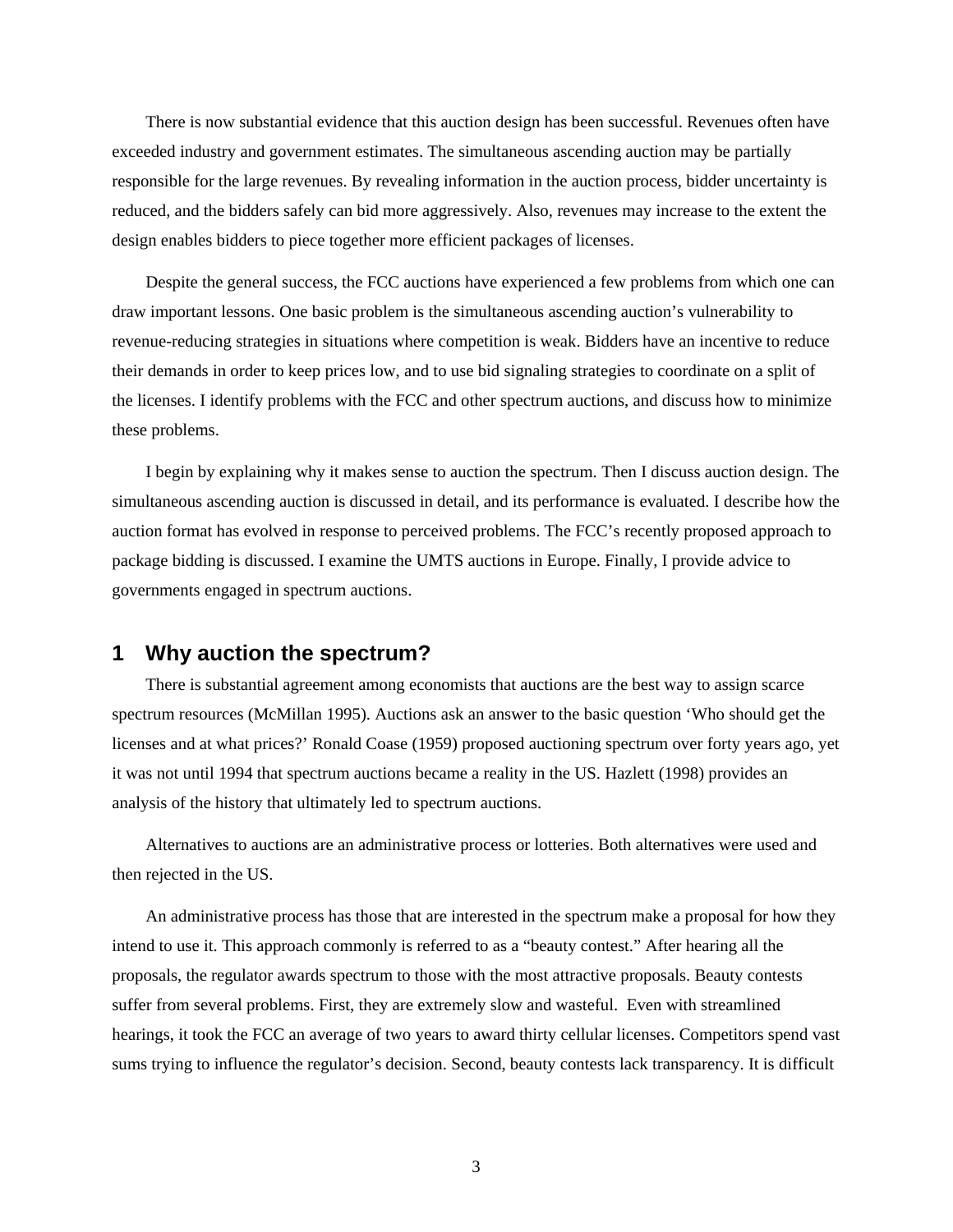to see why one proposal won out over another. Worse yet, the ability of the regulator to successfully identify the best proposals is limited.

Unacceptable delays in assigning cellular licenses led the FCC to switch to lotteries. With a lottery, the FCC randomly selects license winners from among those that apply. The problem here is that since the licenses are enormously valuable there is a strong incentive for large numbers to apply. Indeed, the FCC received over four hundred thousand applications for its cellular lotteries. The huge number of applications wasted resources in creating and processing the applications. Moreover, the winners were not those best suited to provide a service. It took years for the licenses to be transferred via private market transactions to those capable of building out a service. Lotteries were quickly abandoned in favor of auctions.

The primary advantage of an auction is its tendency to assign the spectrum to those best able to use it. This is accomplished by competition among license applicants. Those companies with the highest value for the spectrum likely are willing to bid higher than the others, and hence tend to win the licenses. There are several subtleties, which are addressed below that limit the efficiency of spectrum auctions. Still a well-designed auction is apt to be highly efficient. A second important advantage of auctions is that the competition is not wasteful. The competition leads to auction revenues, which can be used to offset distortionary taxation. Finally, an auction is a transparent means of assigning licenses. All parties can see who won the auction and why.

Despite their virtues, standard auctions at best ensure that the bidder with the highest private value wins, rather than the bidder with the highest social value. Private and social values can diverge in these auctions because the winners will be competing in a marketplace. One collection of winners may lead to a more collusive industry structure. For example, a license may be worth more to an incumbent than a new entrant, simply because of the greater market power the incumbent would enjoy without the new entrant. Recognizing this, the regulator typically limits the amount of spectrum any one firm can hold in any geographic area.

### **2 Auction design**

Spectrum auctions typically involve the sale of multiple interrelated licenses. We have only begun to understand such auctions in theory and practice. We neither have strong theoretical nor empirical results to guide the design of spectrum auctions. Designing spectrum auctions is as much art as it is science.

The objective of most spectrum auctions is two-fold. The primary goal is efficiency—getting the spectrum in the hands of those best able to use it. A secondary goal is revenue maximization. Even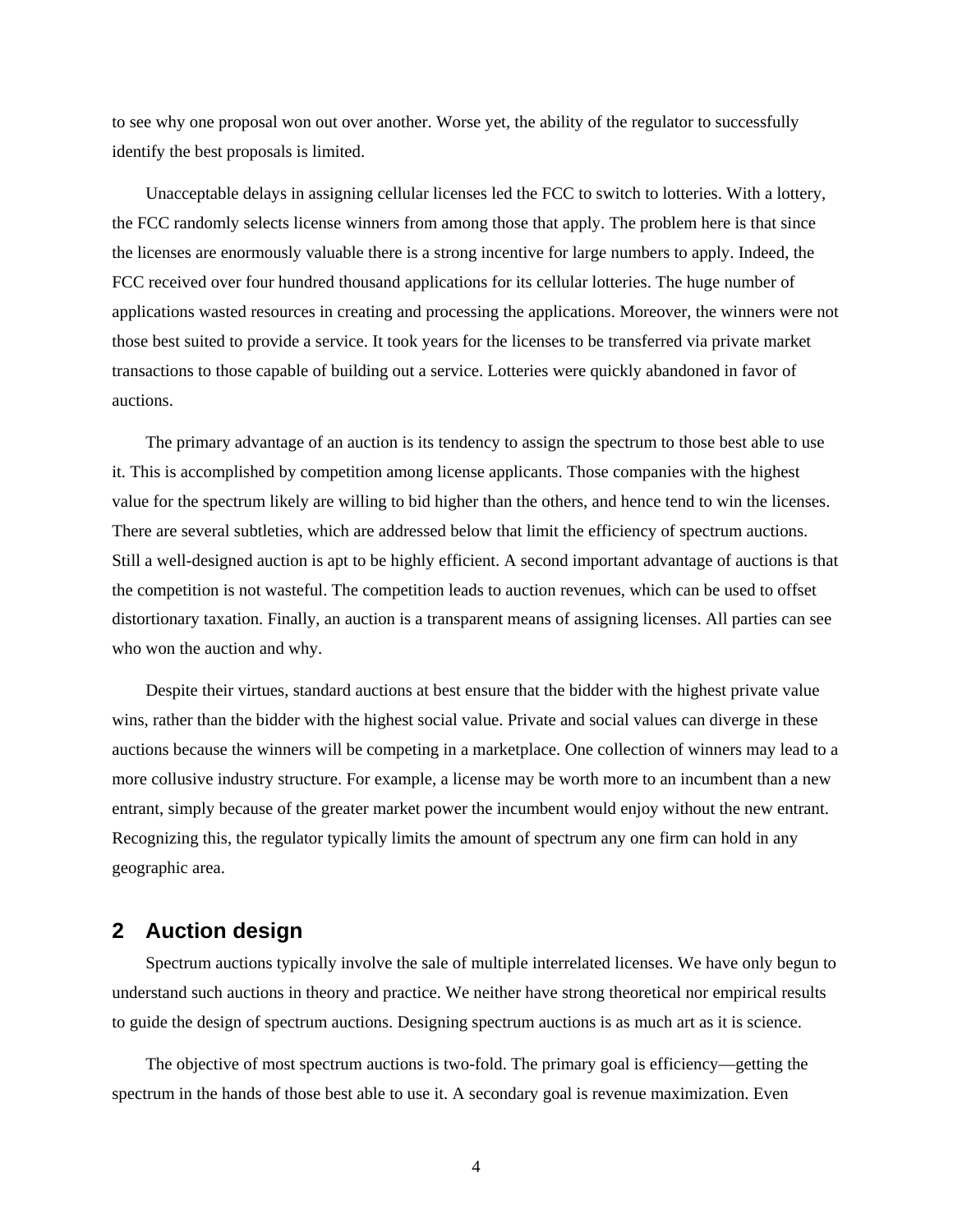efficiency-minded governments should care about the revenues raised at auction, since auction revenues are less distortionary than the principal source of government revenues—taxation. Economists estimate that the welfare loss from increasing taxes in the United States is in the range of 17–56 cents per dollar of extra revenue raised (Ballard et al. 1985). Hence, in designing the auction, the government should care about revenues. Another common objective is increasing competition for wireless services.

Sometimes it is argued that efficiency is not an important objective. If resale is allowed, will not postauction transactions fix any assignment inefficiencies? The answer is "yes" in a Coasean world without transaction costs. However, transaction costs are not zero. Postauction transactions often are made difficult by strategic behavior between parties with private information and market power. Efficient auctions are possible before assignments are made but may become impossible after an initial assignment. The problem is that the license holder exercises its substantial market power in the resale of the license (Cramton et al. 1987). For this reason, it is important to get the assignment right the first time. Moreover, efficient auctions tend to raise substantial revenues, especially when resale is possible (Ausubel and Cramton 1999).

Much of the research on spectrum auction design has focused on the Personal Communication Services (PCS) auctions in the US. Below I summarize several of the important issues, and the FCC's ultimate conclusion. These issues are discussed in several papers (e.g., Cramton 1997, McMillan 1994, Milgrom 2000, and Chakravorti et al. 1997, Krishna and Rosenthal 1997, Rosenthal and Wang 1997).

### *2.1 Open bidding is better than a single sealed bid*

An essential advantage of open bidding is that the bidding process reveals information about valuations. This information promotes the efficient assignment of licenses, since bidders can condition their bids on more information. Moreover, to the extent that bidder values are affiliated, it may raise auction revenues (Milgrom and Weber 1982), since the winner's curse is reduced. Bidders are able to bid more aggressively in an open auction, since they have better information about the item's value.

The advantage of a sealed-bid design is that it is less susceptible to collusion (Milgrom 1987). Open bidding allows bidders to signal through their bids and establish tacit agreements. With open bidding, these tacit agreements can be enforced, since a bidder can immediately punish another that has deviated from the collusive agreement. Signaling and punishments are not possible with a single sealed bid.

A second advantage of sealed bidding is that it may yield higher revenues when there are ex ante differences among the bidders (Maskin and Riley 1995, Klemperer 1998). This is especially the case if the bidders are risk averse (Maskin and Riley 1984, Matthews 1983). In a sealed bid auction, a strong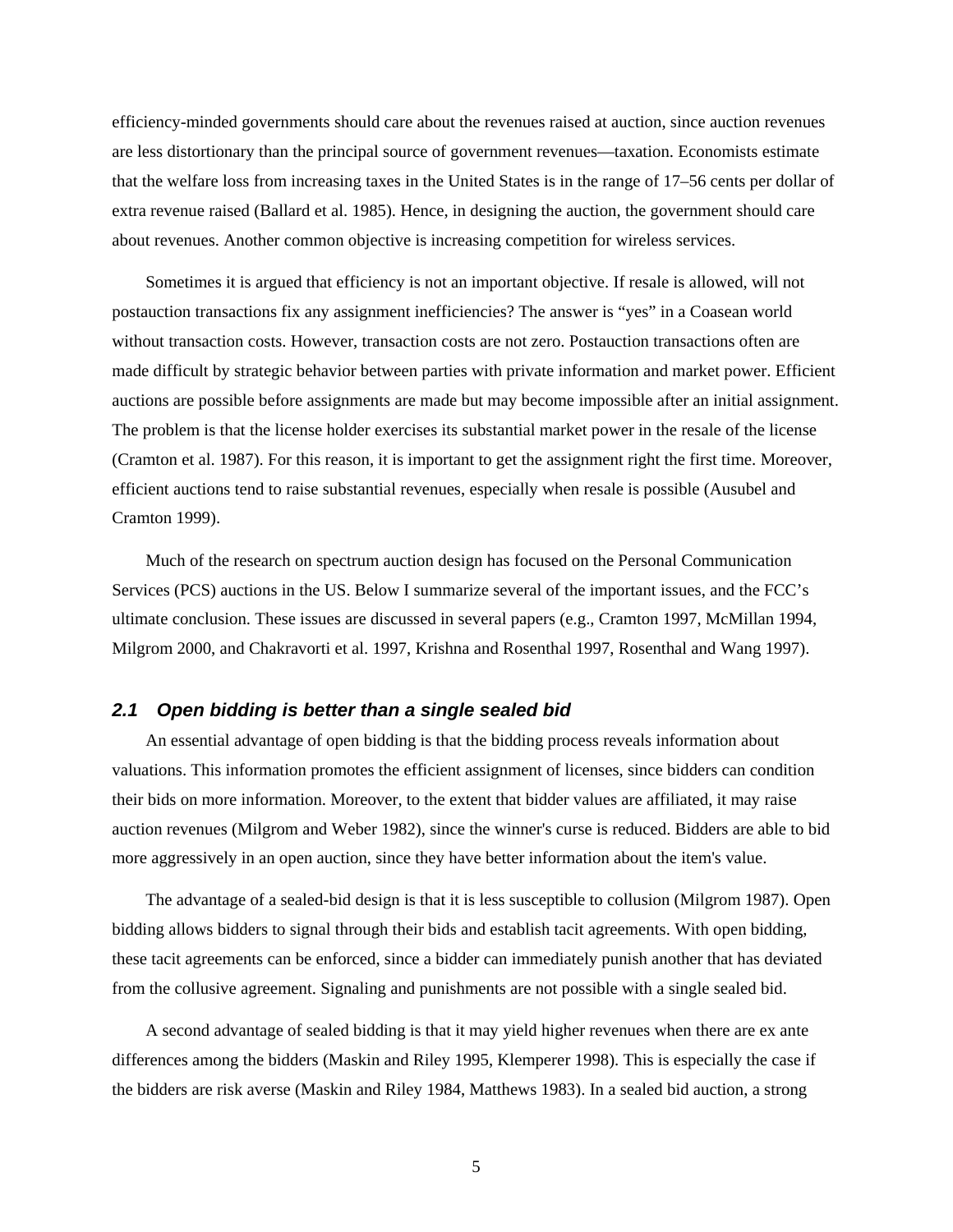bidder can guarantee victory only by placing a very high bid. In an open auction, the strong bidder never needs to bid higher than the second-highest value.

In the PCS spectrum auctions, there was a consensus among experts in favor of open bidding. The advantage of revealing more information in the bidding process was thought to outweigh any increased risk of collusion. Collusion was viewed as unlikely, and revenue maximization was a secondary goal.

#### *2.2 Simultaneous open bidding is better than sequential auctions*

A frequent source of debate was whether licenses should be sold in sequence or simultaneously. A disadvantage of sequential auctions is that they limit information available to bidders and limit how the bidders can respond to information. With sequential auctions, bidders must guess what prices will be in future auctions when determining bids in the current auction. Incorrect guesses may result in an inefficient assignment when license values are interdependent. A sequential auction also eliminates many strategies. A bidder cannot switch back to an earlier license if prices go too high in a later auction. Bidders are likely to regret having purchased early at high prices, or not having purchased early at low prices. The guesswork about future auction outcomes makes strategies in sequential auctions complex, and the outcomes less efficient.

In a simultaneous auction, a large collection of related licenses is up for auction at the same time. Hence, the bidders get information about prices on all the licenses as the auction proceeds. Bidders can switch among licenses based on this information. Hence, there is less of a need to anticipate where prices are likely to go. Moreover, the auction generates market prices. Similar items sell for similar prices. Bidders do not regret having bought too early or too late.

The Swiss wireless-local-loop auction conducted in March 2000 illustrates the difficulties of sequential sale. Three nationwide licenses were sold in a sequence of ascending auctions. The first two licenses were for a 28 MHz block; the third was twice as big (56 MHz). Interestingly, the first license sold for 121 million francs, the second for 134 million francs, and the third (the large license) sold for 55 million francs. The largest license sold for just a fraction of the prices of the earlier licenses.

Proponents of sequential auctions argue that the relevant information for the bidders is the final prices and assignments. They argue that simultaneous auctions do not reveal final outcomes until the auction is over. In contrast, the sequential auction gives final information about prices and assignments for all prior auctions. This final information may be more useful to bidders than the preliminary information revealed in a simultaneous auction.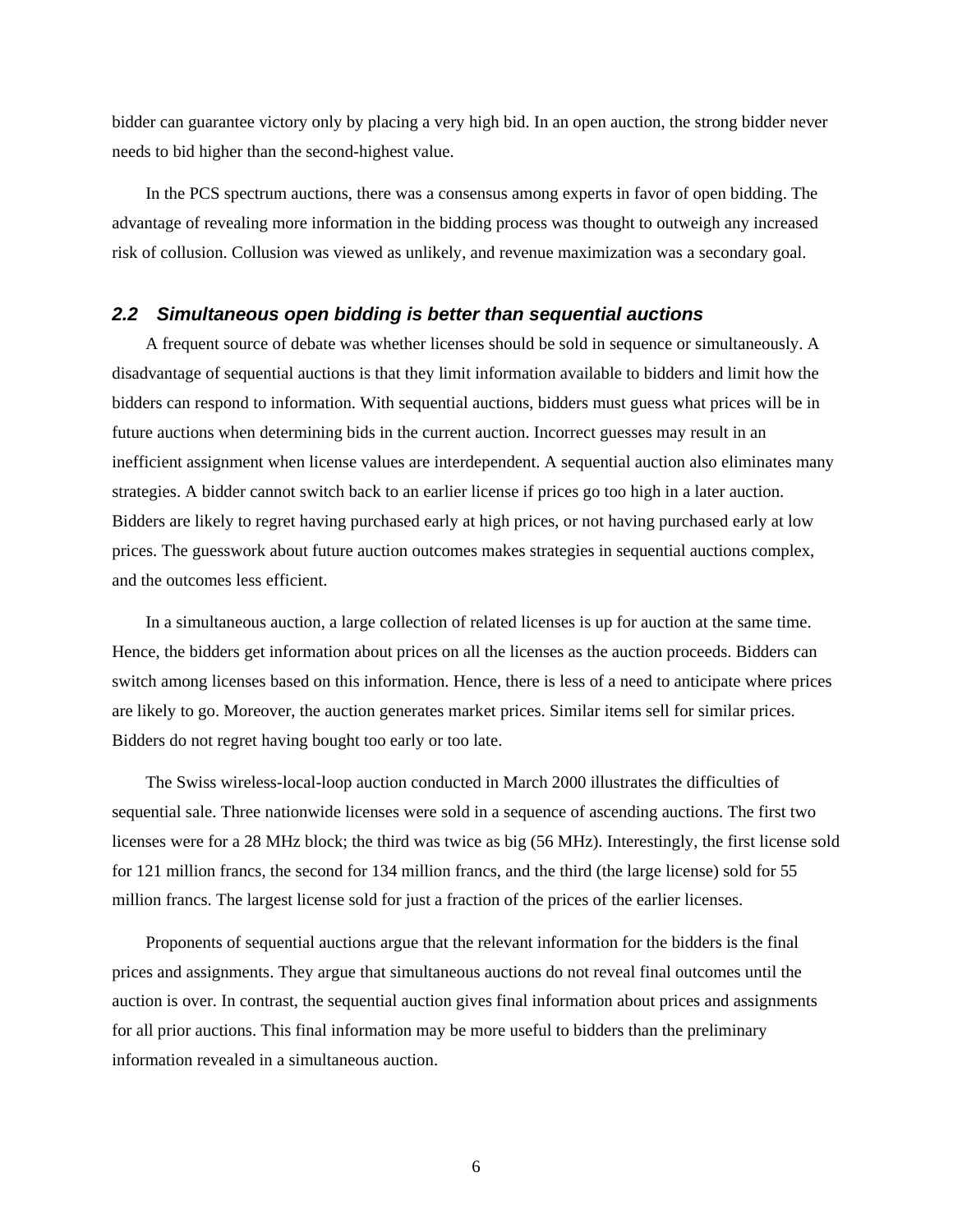Supporters of sequential auctions also point out that the great flexibility of a simultaneous auction makes it more susceptible to collusive strategies. Since nothing is assigned until the end in a simultaneous auction, bidders can punish aggressive bidding by raising the bids on those licenses desired by the aggressive bidder. In a sequential auction, collusion is more difficult. A bidder that is supposed to win a later license at a low price is vulnerable to competition from another that won an earlier license at a low price. The early winner no longer has an incentive to hold back in the later auctions.

In the end, the decision makers at the FCC were convinced that the virtues of the simultaneous auction—greater information release and greater bidder flexibility in responding to information—would improve efficiency. Although the FCC was concerned that a simultaneous auction might be more collusive, it felt that the setting was otherwise not conducive to collusion. In any event, sequential auctions would not eliminate the possibility for collusion.

The ability to successfully implement a novel auction form was a chief concern. However, the FCC was able to test and refine the simultaneous auction in the simpler and lower stake setting of narrowband licenses. In addition, experimental tests of the design were conducted before the first narrowband auction began. Tests were conducted at CalTech's experimental lab by Charles Plott, David Porter, and John Ledyard. Several large bidders conducted their own tests as well. These tests provided evidence that the design would work in practice.

#### *2.3 Package bids are too complex*

A bidder's value of a license may depend on what other licenses it wins. Philadelphia may be worth more to a bidder if it wins the adjacent licenses in New York and Washington. Hence, bidders may value being able to bid on a combination of licenses, rather than having to place a number of individual bids. With a package bid, the bidder either gets the entire combination or nothing. There is no possibility that the bidder will end up winning just some of what it needs.

With individual bids, bidding for a synergistic combination is risky. The bidder may fail to acquire key pieces of the desired combination, but pay prices based on the synergistic gain. Alternatively, the bidder may be forced to bid beyond its valuation in order to secure the synergies and reduce its loss from being stuck with the dogs. This is the exposure problem. Individual bidding exposes bidders seeking synergistic combinations to aggregation risk.

Not allowing package bids can create inefficiencies. For example, suppose there are two bidders for two adjacent parking spaces. One bidder with a car and a trailer requires both spaces. She values the two spots together at \$100 and a single spot is worth nothing; the spots are perfect complements. The second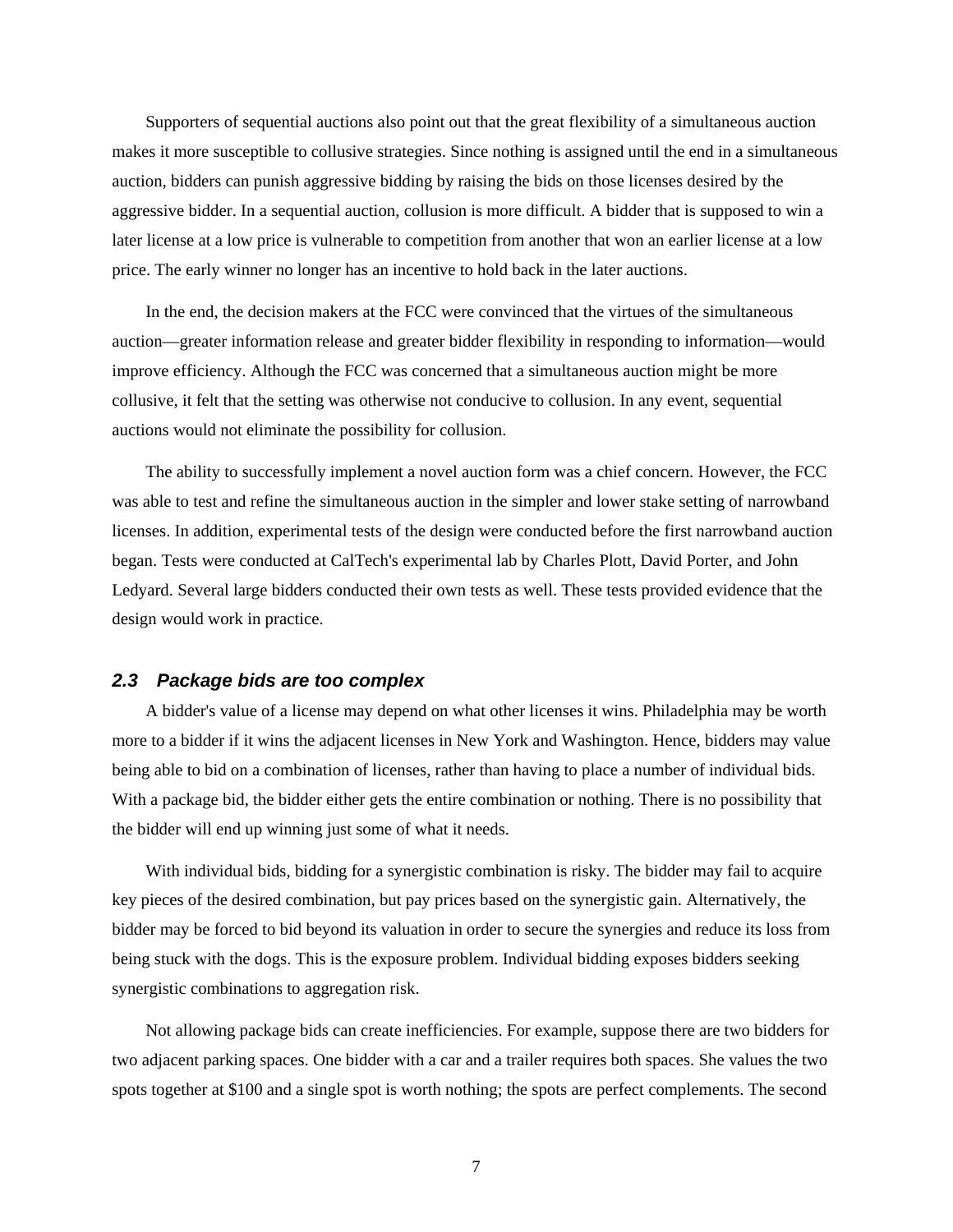bidder has a car, but no trailer. Either spot is worth \$75, as is the combination; the spots are perfect substitutes. Note that the efficient outcome is for the first bidder to get both spots for a social gain of \$100, rather than \$75 if the second bidder gets a spot. Yet any attempt by the first bidder to win the spaces is foolhardy. The first bidder would have to pay at least \$150 for the spaces, since the second bidder will bid up to \$75 for either one. Alternatively, if the first bidder drops out early, she will "win" one license, losing an amount equal to her highest bid. The only equilibrium is for the second bidder to win a single spot by placing the minimum bid. The outcome is inefficient, and fails to generate revenue. In contrast if package bids are allowed, then the outcome is efficient. The first bidder wins both licenses with a bid of \$75 for both spots.

This example is extreme to illustrate the exposure problem. The inefficiency involves large bidderspecific complementarities and a lack of competition. In the PCS auctions and most other spectrum auctions, the complementarities are less extreme and the competition is greater.

Unfortunately, allowing package bids creates other problems. Package bids may favor bidders seeking large aggregations due to a variant of the free-rider problem, called the threshold problem (Bykowsky, et al. 2000, Milgrom 2000). Continuing with the last example, suppose that there is a third bidder who values either spot at \$40. Then the efficient outcome is for the individual bidders to win both spots for a social gain of  $75 + 40 = $115$ . But this outcome may not occur when values are privately known. Suppose that the second and third bidders have placed individual bids of \$35 on the two licenses, but these bids are topped by a package bid of \$90 from the first bidder. Each bidder hopes that the other will bid higher to top the package bid. The second bidder has an incentive to understate his willingness to push the bidding higher. He may refrain from bidding, counting on the third bidder to break the threshold of \$90. Since the third bidder cannot come through, the auction ends with the first bidder winning both spaces for \$90.

A second problem with allowing package bids is complexity. If all combinations are allowed, even identifying the revenue maximizing assignment is an intractable integer programming problem when there are many bidders and licenses. The problem can be made tractable by restricting the set of allowable combinations (Rothkopf, et al. 1998). However, these restrictions may eliminate many desirable combinations, especially in broadband PCS where cellular holdings and other existing infrastructure tend to create idiosyncratic license synergies. Alternatively, a bid mechanism can be used that puts the computational burden on the bidders. In the AUSM system, bidders must propose bids that in combination with other bids exceed the amount bid for standing package bids (Banks, et al. 1989).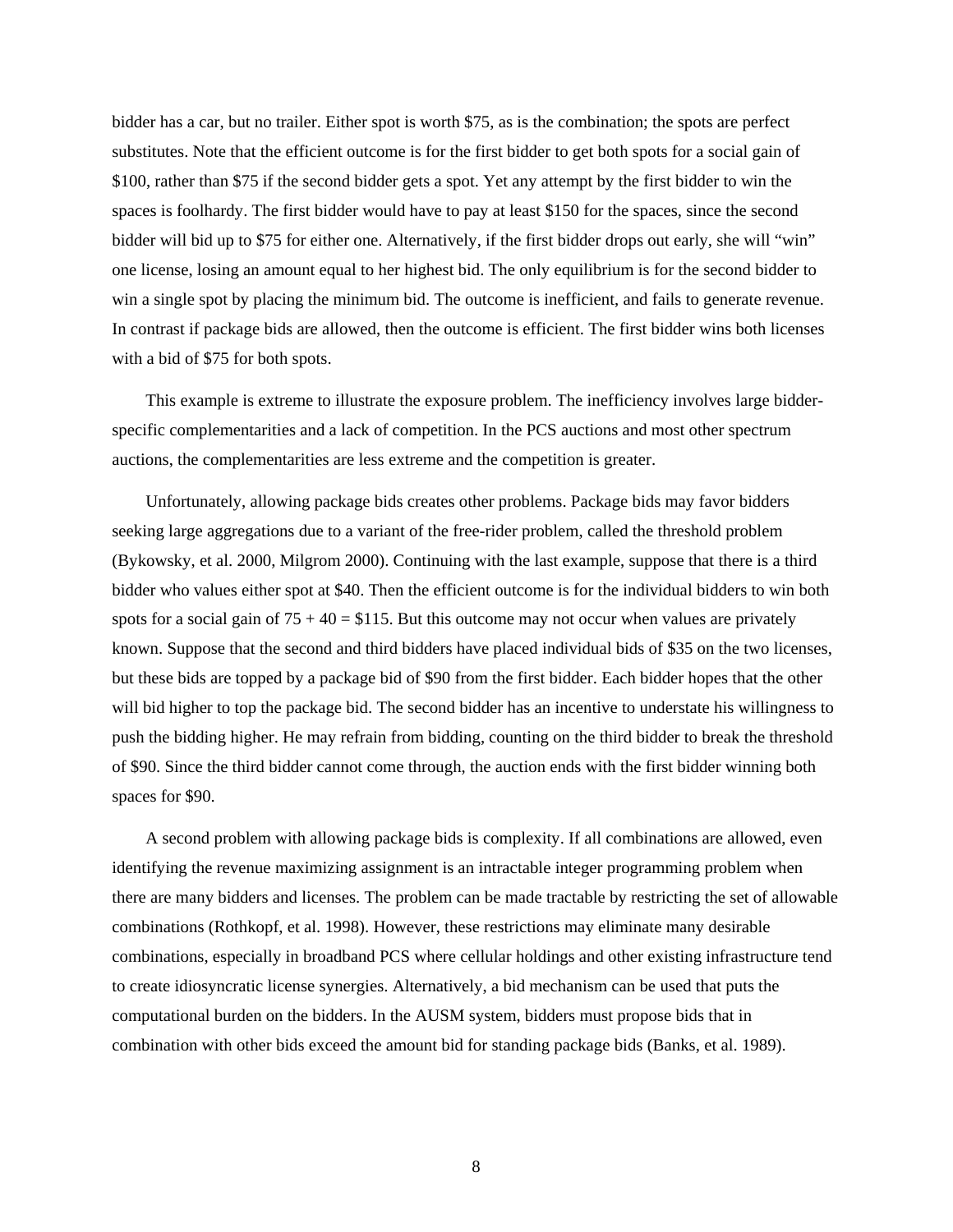Increased complexity is a legitimate concern when considering package bids. Although simultaneous auctions with package bids were successfully used in the laboratory (Bykowsky, et al. 2000), it was far from certain that the FCC could successfully run auctions with package bids under the tight time schedule in the early auctions.

The FCC decided against allowing package bids in its early auctions. The threshold problem and increased complexity of package bids were thought to be worse than the exposure problem. However, since the initial PCS auctions, the FCC has done further research on package bidding, and intends to use it in the 700 MHz auction as discussed below.

### *2.4 Other issues*

Having settled on a simultaneous ascending auction without package bids, several issues of implementation remained.

How much information should the bidders be given? The insights from Milgrom and Weber (1982) suggest that typically more public information is better. Hence, with the exception of bidder identities in the nationwide auction, the FCC decided to reveal all information: the identities of the bidders, all the bids, and the bidders' current eligibility. So long as collusion and predatory bidding are not problems, revealing more information should improve efficiency and increase revenues. It also makes for a more open process.

Should the rounds be discrete or continuous? The FCC decided on discrete rounds, which would give the bidders a specific amount of time to respond to bids. Continuous bidding has the advantage that it makes endogenous the time between bids. Bidders can respond quickly when the strategic situation is simple, and take more time when it is complex. Discrete bidding is easier to implement and it gives the bidders a specific schedule to follow. Bidders know exactly when new information will be available and when they have to respond.

How can the FCC best control the pace of the auction? There are three key instruments: the frequency of rounds, the minimum bid increments, and an activity rule, which sets minimum levels of bidding activity. These are discussed later.

### **3 Simultaneous ascending auction**

The simultaneous ascending auction has emerged as the standard approach to spectrum auctions. This design has been successfully used and refined by the FCC in over two-dozen auctions. Other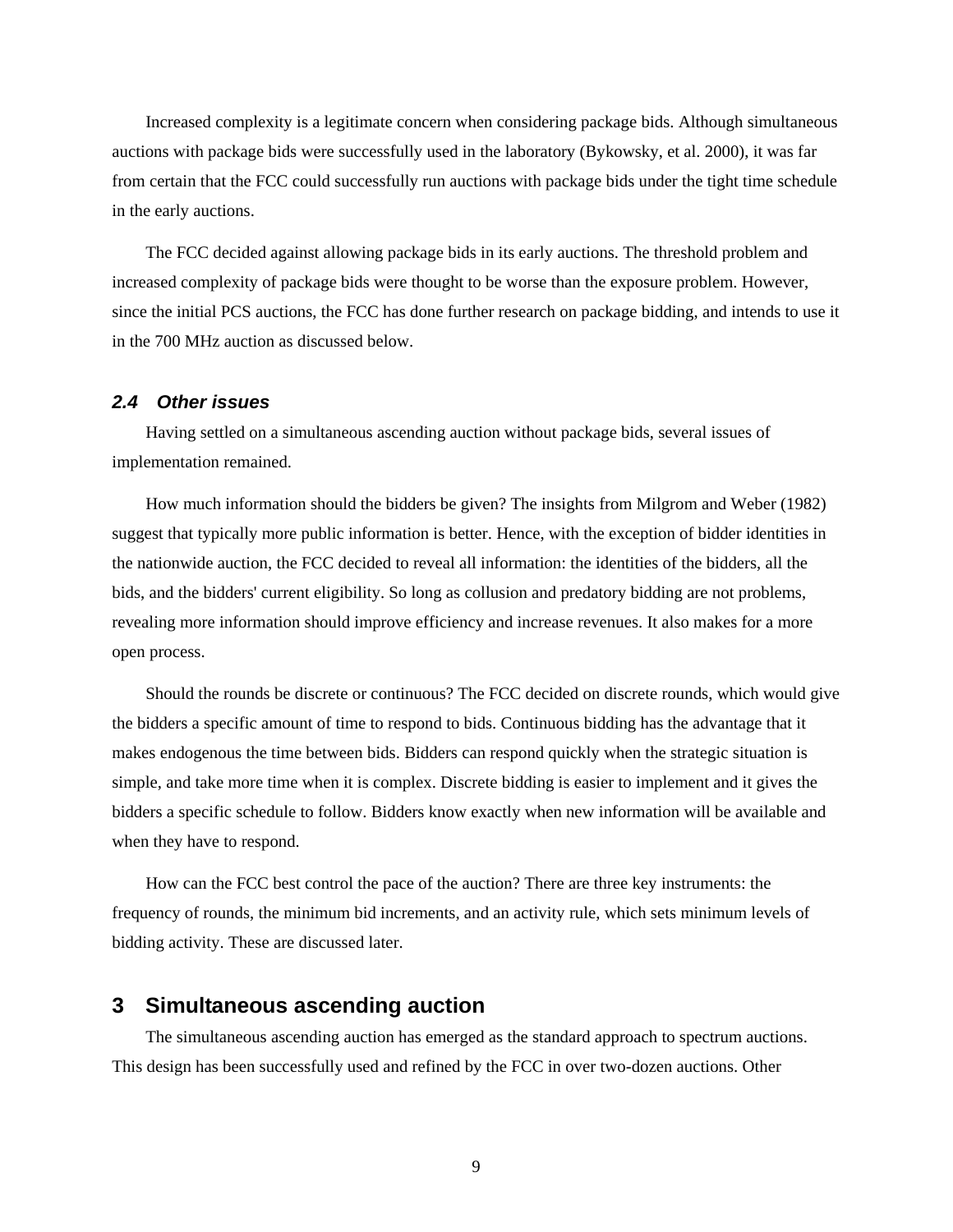countries, such as Australia, Canada, Mexico, the Netherlands, and the United Kingdom, have used this design as well. Below is a description of the rules for a generic FCC auction.

The simultaneous ascending auction works as follows. A group of licenses with strong value interdependencies are up for auction at one time. A bidder can bid on any collection of licenses in any round, subject to an activity rule which determines the bidder's current eligibility. The auction ends when a round passes with no new bids on any license. This auction form was thought to give the bidders flexibility in expressing values and building license aggregations. An auction winner gains the exclusive right to use the spectrum in accordance with FCC rules for a period of ten years. Licenses typically are renewed with a negligible charge provided the licensee has adhered to FCC rules and met buildout requirements. Licensees at any time may resell licenses purchased without special preference. Resale of licenses purchased with special preference is restricted to prevent "unjust enrichment."

*Spectrum Cap*. To promote competition, a firm is limited in the quantity of spectrum it can hold in any market. For example in US auctions, firms can hold no more than 45 MHz of broadband spectrum in any area, assuring that there are at least five broadband wireless competitors in each market.

*Payment Rules*. Payments are received by the FCC at three times: (1) An upfront payment before the bidding begins assures that the bidder is serious. Any withdrawal or default penalties are taken from the bidder's upfront payment. (2) A down payment of 20 percent is paid within five business days after the close of the auction. (3) A final payment of the remaining 80 percent is paid within five business days of the award of the license. Licenses are awarded one to three months after the auction.

The upfront payment is a refundable deposit. It is due two weeks before the auction begins and defines the bidder's maximum eligibility in any round of bidding. A bidder interested in winning a large quantity of licenses would have to submit a large upfront payment; a bidder with more limited interests could submit a smaller upfront payment. The size of a license typically is measured in MHz-pop: the bandwidth in megahertz times the population in the license area. In early PCS auctions, each bidder made an upfront payment of \$.02 per MHz-pop for the largest combination of licenses the bidder intended to be active on in any round. A bidder is active on a license if it places a new bid in the round or was the high bidder on the license in the prior round. Thus, an upfront payment of \$6 million in the AB broadband PCS auction would make a bidder eligible to be active on 30 MHz licenses covering  $6/(30\times0.02) = 10$  million people. The upfront payment is not license specific; it simply limits total bidding activity in any round.

*Designated Entities*. To encourage broad participation in wireless communications, designated firms (women, minorities, and/or small businesses) were given bidding credits on specific licenses. These credits, ranging from 10% to 40%, were intended to offset any disadvantage these firms faced in raising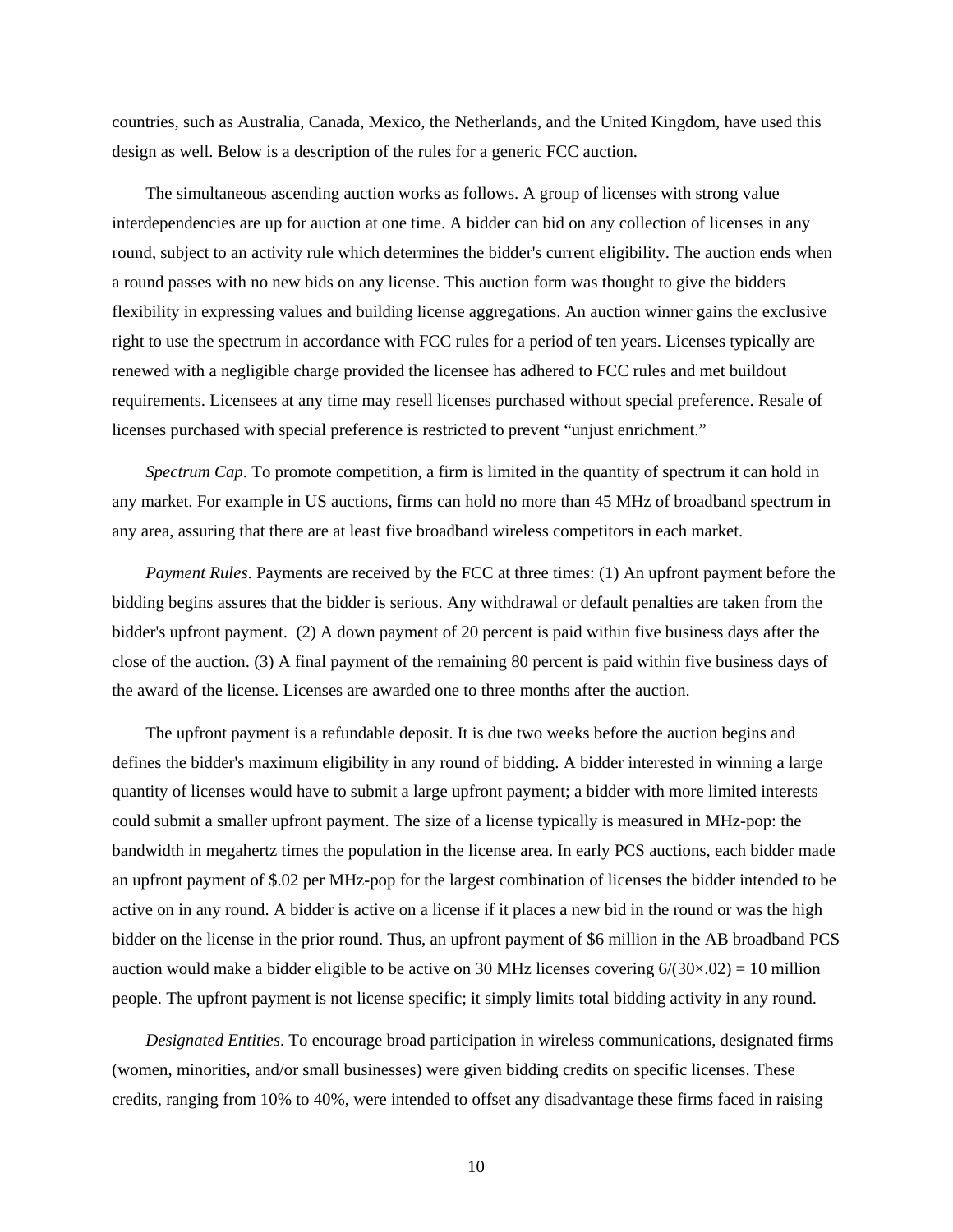capital and providing services. Some auctions also gave designated entities favorable installment payments terms. These were later abandoned.

*Minimum Bid Increments*. To assure that the auction concludes in a reasonable amount of time, the FCC specifies minimum bid increments between rounds. Bid increments are set at the greater of a percentage increment and an absolute increment. Bid increments are adjusted in response to bidder behavior. In the early rounds, when bid activity is high, the FCC sets larger bid increments; in the later rounds, when bid activity is low, the FCC sets smaller bid increments. Typically, the bid increments are between 5 and 20 percent.

*Activity Rule*. The activity rule, proposed by Paul Milgrom and Robert Wilson, is a further device for controlling the pace of the auction. It forces a bidder to maintain a minimum level of activity to preserve its current eligibility. As the auction progresses, the activity requirement increases in stages. For example, the activity requirement might be 60% in stage 1, 80% in stage 2, and 100% in stage 3 (the final stage). With a 60% activity requirement, each bidder must be active on a quantity of licenses, measured in MHzpop, equal to at least 60% of the bidder's current eligibility. If activity falls below the 60% level, then the bidder's current eligibility is reduced to its current activity divided by 60%. With a 100% activity requirement, the bidder must be active on 100% of its current eligibility or its eligibility drops to its current activity. The lower activity requirement early in the auction gives the bidder greater flexibility in shifting among license aggregations early on when there is the most uncertainty about what will be obtainable.

A waiver prevents a reduction in eligibility in the event of bidder error or some other problem. Bidders typically are given five waivers. Waivers are applied automatically. An automatic waiver is used whenever a bidder's eligibility would otherwise fall as a result of its reduced bid activity. A bidder that does not wish to maintain its eligibility from the prior round may override the automatic waiver.

*Number of Rounds per Day*. A final means of controlling the pace of the auction is the number of rounds per day. Typically, fewer rounds per day are conducted early in the auction when the most learning occurs. In the later rounds, there is much less bidding activity, and the rounds can occur more quickly. The FCC has conducted as few as one round per day and as many as twenty per day.

*Stopping Rule*. A simultaneous stopping rule is used to give the bidders maximum flexibility in pursuing backup strategies. All markets close if a single round passes in which no new bids are submitted on any license, and the auction is in its final stage.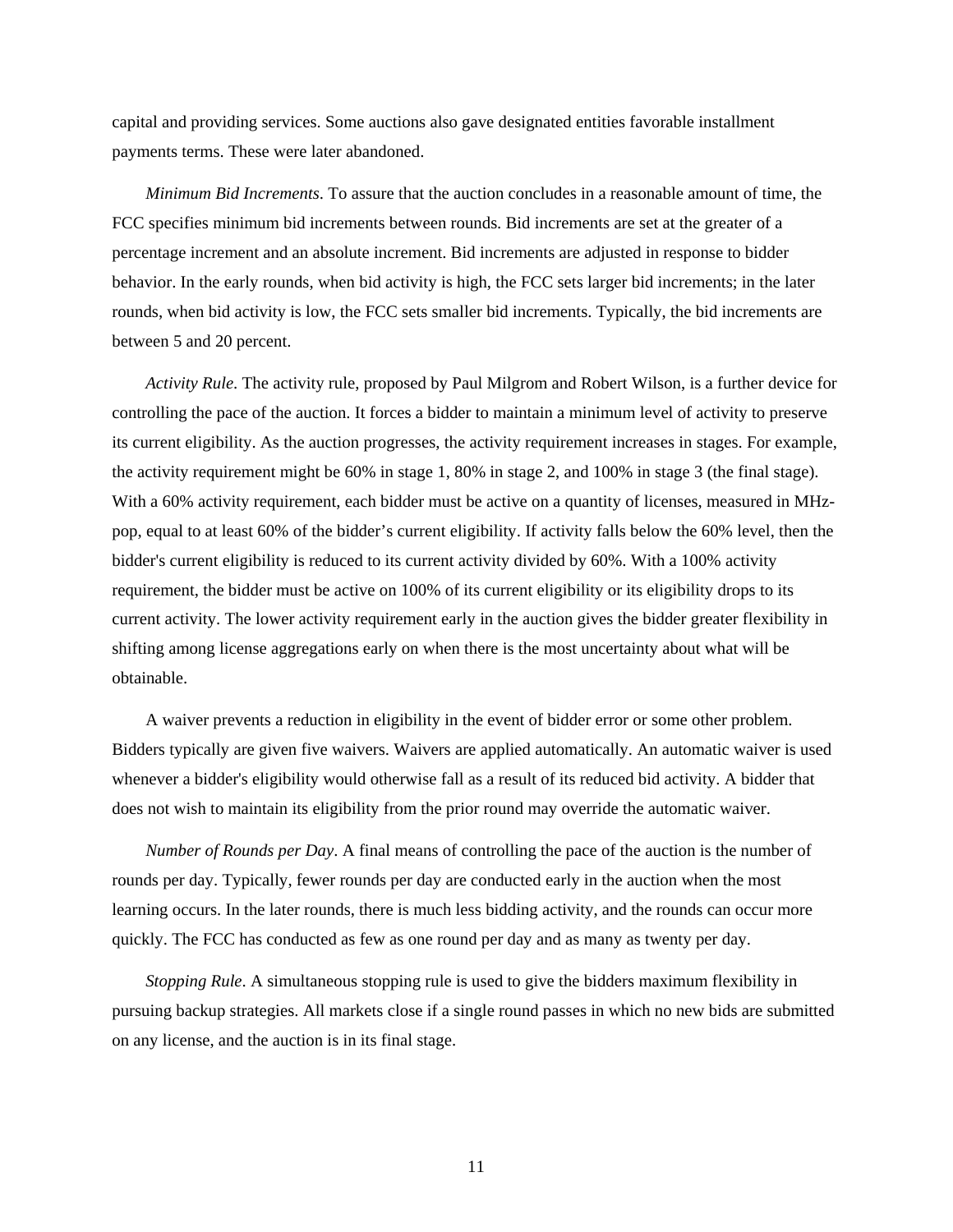*Bid Information*. Each bidder is fully informed about the identities of the bidders, the size of the upfront payments, and which bidders qualify as designated entities. High bids and bidder identities are posted after each round. In addition, all bids and bidder identities are displayed at the conclusion of each round, together with each bidder's eligibility and waivers.

*Bid Withdrawal*. The high bidders can withdraw their bids subject to a bid withdrawal penalty. If a bidder withdraws its high bid, the FCC is listed as the high bidder and the minimum bid is the secondhighest bid for that license. The second-highest bidder is in no way responsible for the bid, since this bidder may have moved on to other properties. If no firm bids on the license, the FCC can reduce the minimum bid. Typically, the FCC drops the minimum bid at most once, before committing not to reduce the minimum bid further.

To discourage insincere bidding, there are penalties for withdrawing a high bid. The penalty is the larger of 0 and the difference between the withdrawn bid and the final sale price. This penalty is consistent with the standard remedy for breach of contract. The penalty equals the damage suffered by the FCC as a result of the withdrawal. If the bidder defaults or is disqualified after the close of the auction, the penalty is increased by 3% of the eventual sale price to compensate the FCC for additional selling costs. The additional 3% default payment is also intended to discourage defaults (after the auction closes) relative to withdrawals (during an auction).

### **4 Performance of the simultaneous ascending auction**

Since we do not observe the values firms place on licenses, it is impossible to directly assess the efficiency of the simultaneous ascending auction. Nonetheless, we can indirectly evaluate the auction design from the observed behavior (Cramton 1998, McAfee and McMillan 1996). I focus especially on the three PCS broadband auctions, which I refer to as the AB auction, the C auction, and the DEF auction, indicating the block(s) of spectrum that were assigned in each.

Revenue is a first sign of success. Auction revenues have been substantial. Revenues in US auctions typically have exceeded industry and government estimates. The simultaneous ascending auction may be partially responsible for the large revenues. By revealing information in the auction process, the winner's curse is reduced, and the bidders can bid more aggressively. Also, revenues may increase to the extent the design enables bidders to piece together more efficient packages of licenses.

A second indicator of success is that the auctions tended to generate market prices. Similar items sold for similar prices. In the narrowband auctions, the price differences among similar licenses were at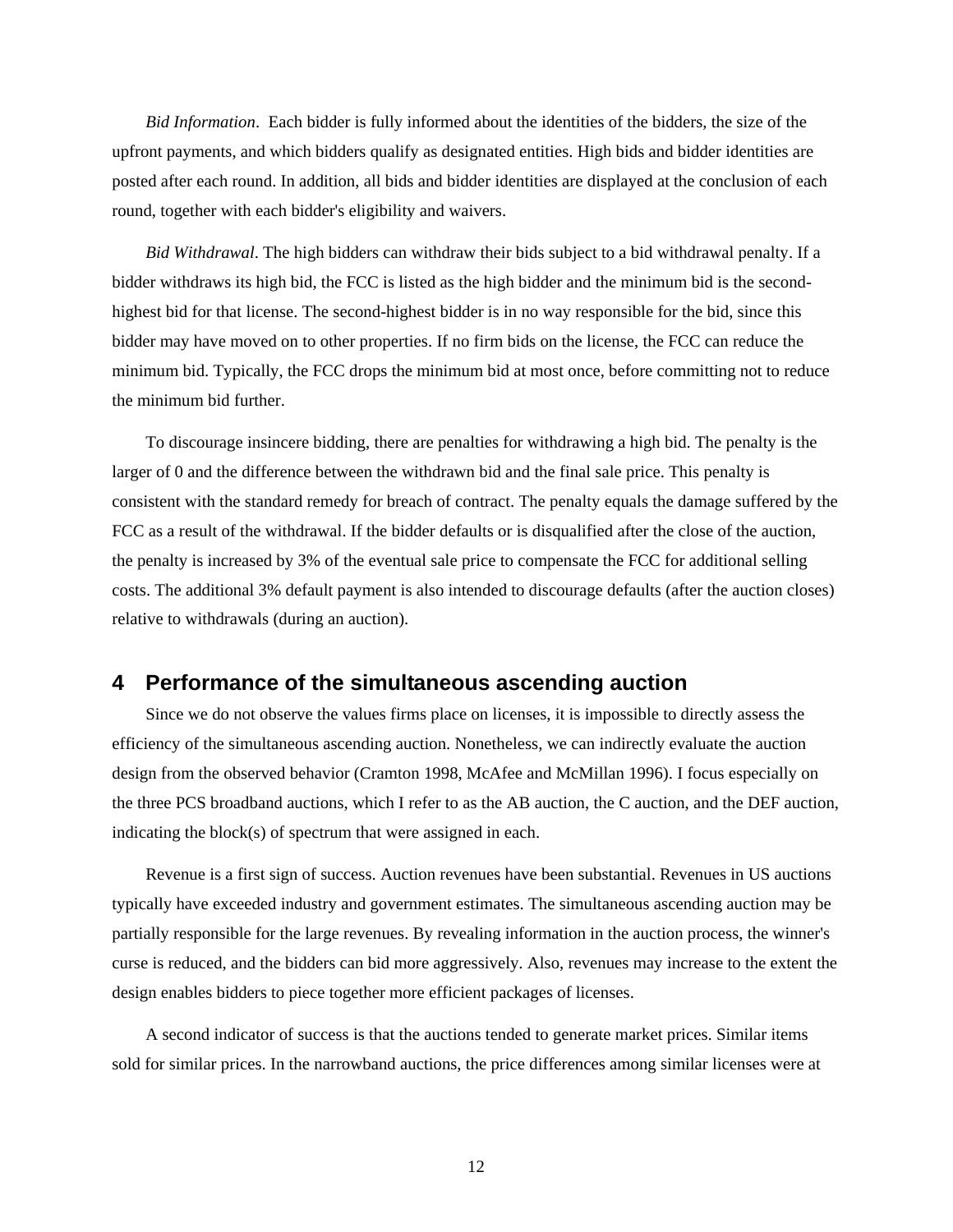most a few percent and often zero. In the first broadband auction, where two licenses were sold in each market, the prices differed by less than one minimum bid increment in 42 of the 48 markets.

A third indicator of success is the formation of efficient license aggregations. Bidders did appear to piece together sensible license aggregations. This is clearest in the narrowband auctions. In the nationwide narrowband auction, bidders buying multiple bands preferred adjacent bands. The adjacency means that the buffer between bands can be used for transmission, thus increasing capacity. The two bidders that won multiple licenses were successful in buying adjacent bands. In the regional narrowband auction, the aggregation problem was more complicated. Several bidders had nationwide interests, and these bidders would have to piece together a license in each of the five regions, preferably all on the same band, in order to achieve a nationwide market. The bidders were remarkably successful in achieving these aggregations. Four of the six bands sold as nationwide aggregations. Bidders were able to win all five regions within the same band. Even in the two bands that were not sold as nationwide aggregations, bidders winning multiple licenses won geographically adjacent licenses within the same band.

Large aggregations were also formed in the PCS broadband auctions. Bidders tended to win the same band when acquiring adjacent licenses. In the AB auction, the three bidders with nationwide interests appeared to have efficient geographic coverage when one includes their cellular holdings. The footprints of smaller bidders also seem consistent with the bidders' existing infrastructures. In the C-block auction, bidders were able to piece together contiguous footprints, although many bidders were interested in standalone markets.

Ausubel et al. (1997) and Moreton and Spiller (1998) analyze the AB and C auction data to see if there is evidence of local synergies. Consistent with local synergies, these studies find that bidders did pay more when competing with a bidder holding neighboring licenses. Hence, bidders did bid for synergistic gains and, judging by the final footprints, often obtained them.

The two essential features of the FCC auction design are (1) the use of multiple rounds, rather than a single sealed bid, and (2) simultaneous, rather than sequential sales. The goal of both of these features is to reveal information and then give the bidders the flexibility to respond to the information. There is substantial evidence that the auction was successful in revealing extensive information. Bidders had good information about both prices and assignments at a point in the auction where they had the flexibility to act on the information (Cramton 1997). The probability that a high bidder would eventually win the market was high at the midpoint of each auction. Also the correlation between mid-auction and final prices was high in each auction. Information about prices and assignments improved throughout each auction and was of high quality before bidders lost the flexibility to move to alternative packages.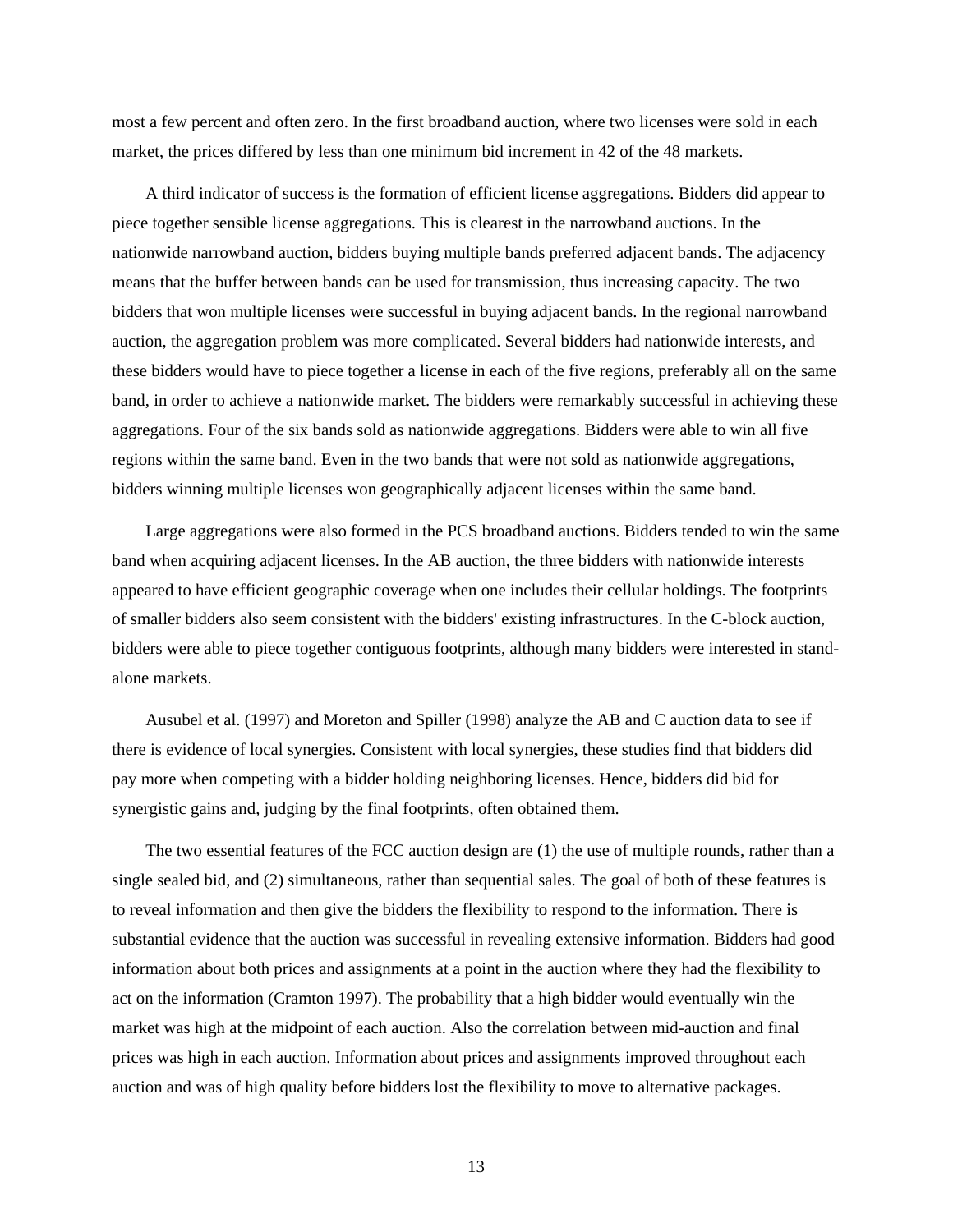The absence of resale also suggests that the auctions were highly efficient. In the first two years of the PCS auctions, there was little resale. GTE was the one exception. Shortly after the AB auction ended, GTE sold its AB winnings for about what it paid for the licenses. Apparently there was a shift in corporate strategy away from PCS and toward cellular.

### **5 Demand reduction and collusive bidding**

Despite the apparent success of these auctions, an important issue limiting both efficiency and revenues is demand reduction and collusive bidding. This issue stems from the fact that these are multiple-item auctions. The efficiency results from single-item auctions do not carry forward to the multiple-item setting. In an ascending auction for a single item, each bidder has a dominant strategy of bidding up to its private valuation. Hence, the item always goes to the bidder with the highest value. If, instead, two identical items are being sold in a simultaneous ascending auction, then a bidder has an incentive to stop bidding for the second item before its marginal valuation is reached. Continuing to bid for two items raises the price paid for the first. As a result, the bidder with the highest value for the second item may be outbid by a bidder demanding just a single unit.

This logic is quite general. In multi-unit uniform-price auctions, typically every equilibrium is inefficient (Ausubel and Cramton 1996). Bidders have an incentive to shade their bids for multiple units, and the incentive to shade increases with the quantity being demanded. Hence, large bidders will shade more than small bidders. This differential shading creates an inefficiency. The small bidders will tend to inefficiently win licenses that should be won by the large bidders. The intuition for this result is analogous to why a monopolist's marginal revenue curve lies below its demand curve: bringing more items to market reduces the price received on all items. In the auction, demanding more items raises the price paid on all items. Hence, the incentive to reduce demand.

The FCC spectrum auctions can be viewed as an ascending-bid version of a uniform-price auction. Certainly, for licenses that are close substitutes, the simultaneous ascending auction has generated near uniform prices for similar items. However, the incentives for demand reduction and collusive bidding likely are more pronounced in an ascending version of the uniform-price auction (Cramton and Schwartz 1999, Ausubel and Schwartz 1999).<sup>1</sup> To illustrate this, consider a simple example with two identical goods and two risk-neutral bidders. Suppose that to each bidder the marginal value of winning one item is the same as the marginal value of winning a second item. These values are assumed independent and private, with each bidder drawing its marginal value from a uniform distribution on [0, 100]. First

 $<sup>1</sup>$  But see Perry and Reny (1999) that construct an efficient equilibrium in the simultaneous ascending auction.</sup>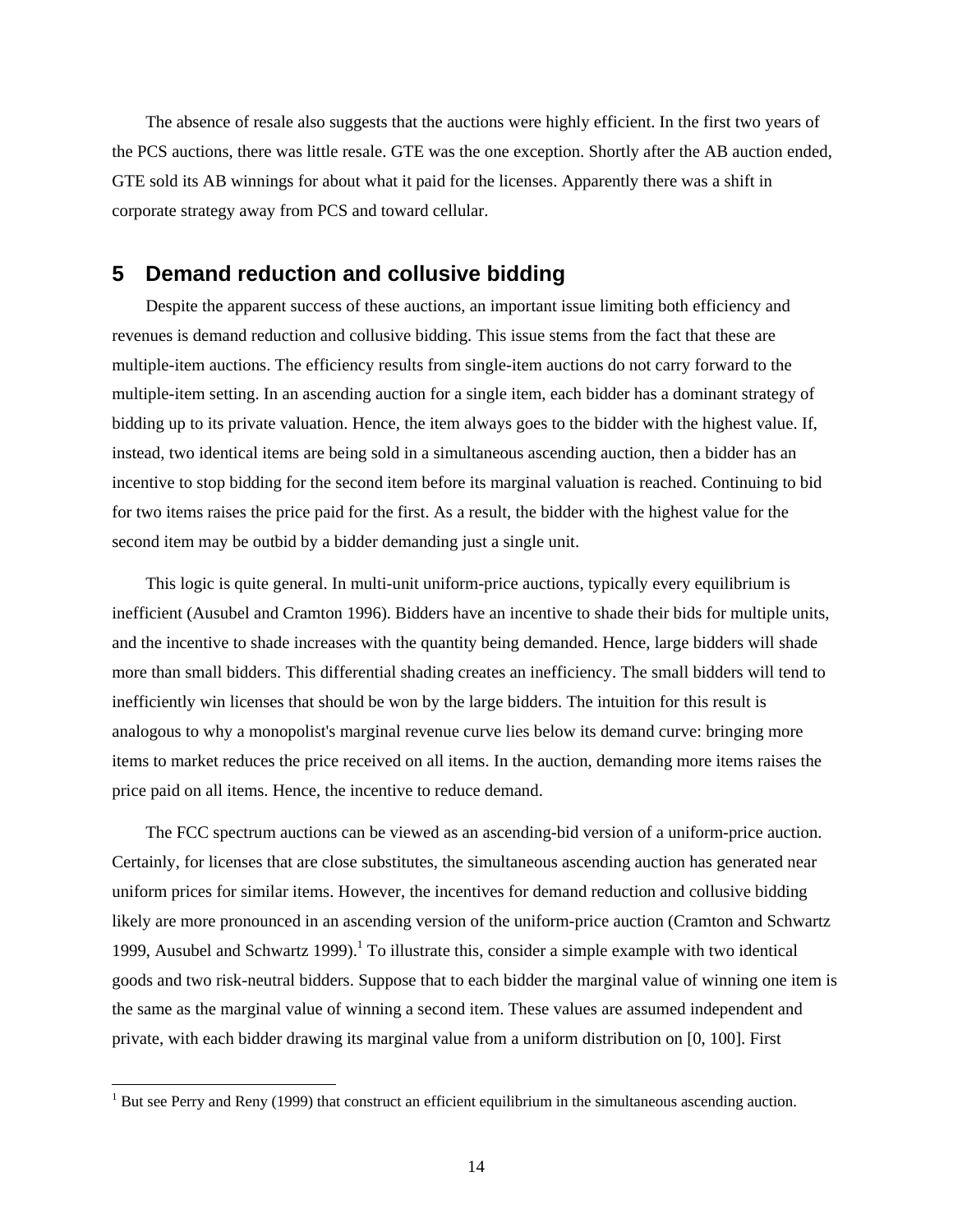consider the sealed-bid uniform price auction where each bidder privately submits two bids and the highest two bids secure units at a per-unit charge equal to the third highest bid. There are two equilibria to this sealed-bid auction: a demand-reducing equilibrium where each bidder submits one bid for \$0 and one bid equal to its marginal value; and a sincere equilibrium where each bidder submits two bids equal to its marginal value. The sincere equilibrium is fully efficient in that both units will be awarded to the bidder who values them more. The demand-reducing equilibrium, however, raises zero revenue (the thirdhighest bid is zero) and is inefficient since the bidder with the higher value wins only one unit.

Next consider the same setting, but where an ascending version of the auction is used. Specifically, view the ascending auction as a two-button auction where there is a price clock that starting from price 0 increases continuously to 100. The bidders depress the buttons to indicate the quantity they are bidding for at every instant. The buttons are "non-repushable" meaning a bidder can decrease its demand but cannot increase its demand. Each bidder observes the price and can observe how many buttons are being depressed by its opponent. The auction ends at the first price such that the total number of buttons depressed is less than or equal to two. This price is called the stop-out price. Each bidder will win the number of units she demands when the auction ends, and is charged the stop-out price for each unit she wins. In this game, if weakly dominated strategies are eliminated, there is a unique equilibrium in which the bidding ends at a price of zero, with both bidders demanding just a single unit. The reason is that each bidder knows that if it unilaterally decreases its bidding to one unit, the other bidder will instantaneously end the auction, as argued above. But since the bidder prefers the payoff from winning one unit at the low price over its expected payoff of winning two units at the price high enough to eliminate the other bidder from the auction, the bidder will immediately bid for just one unit, inducing an *immediate* end to the auction. Thus, the only equilibrium here is analogous to the demand-reducing equilibrium in the sealedbid uniform-price auction. The efficient equilibrium does not obtain. This example shows that the incentives to reduce demand can be more pronounced in an open auction, where bidders have the opportunity to respond to the elapsed bidding. The 1999 German GSM spectrum auction, which lasted just two rounds, illustrates this behavior (Jehiel and Moldovanu 2000).

This example is meant to illustrate that in simple settings with few goods and few bidders, bidders have the incentive to reduce demand. Direct evidence of demand reduction was seen in the nationwide narrowband auction. The largest bidder, PageNet, reduced its demand from three of the large licenses to two, at a point when prices were still well below its marginal valuation for the third unit (Cramton 1995). PageNet felt that, if it continued to demand a third license, it would drive up the prices on all the others to disadvantageously high levels.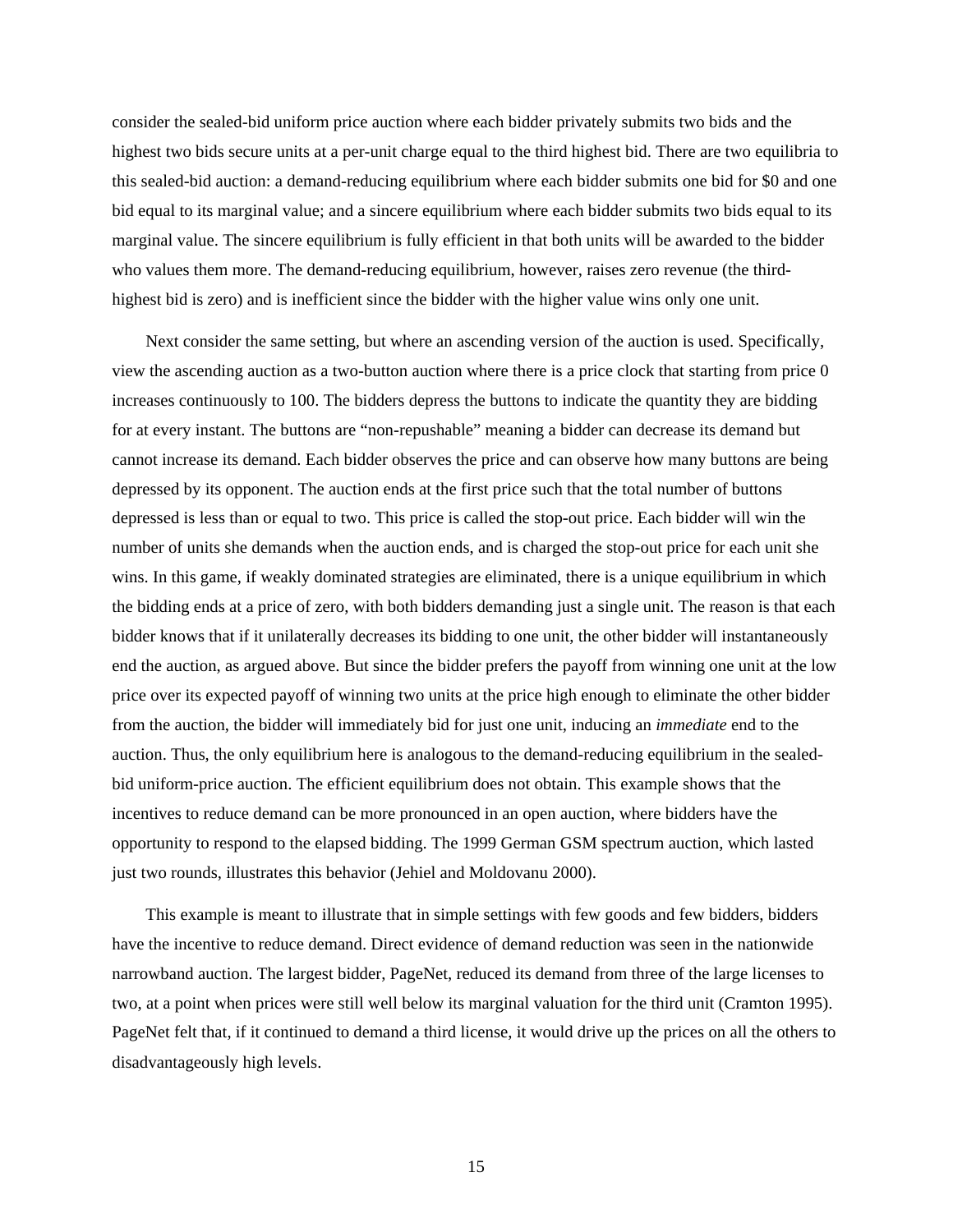An examination of the bidding in the AB auction is suggestive that the largest bidders did drop out of certain markets at prices well below plausible values, as a result of either demand reduction or tacit collusion.

Further evidence of demand reduction comes from the C auction. One large bidder defaulted on the down payment, so the FCC reauctioned the licenses. Interestingly, the licenses sold for 3 percent more than in the original auction. Consistent with demand reduction, NextWave, the largest winner in the C auction, bought 60 percent of the reauctioned spectrum. This occurred despite the fact that NextWave was not the second-highest bidder on any of these licenses in the original auction. NextWave was able to bid aggressively in the reauction, knowing that its bidding would have no affect on prices in the original auction.

Engelbrecht-Wiggans and Kahn (1999) and Brusco and Lopomo (1999) show that for an auction format like the FCC's, where the bidding occurs in rounds and bidding can be done on distinct units, that there exist equilibria where bidders coordinate a division of the available units at low prices relative to own values. Bidders achieve these low-revenue equilibria by threatening to punish those bidders who deviate from the cooperative division of the units. The idea in these papers is that bidders have the incentives to split up the available units ending the auction at low prices. With heterogeneous goods and asymmetric bidders in terms of budgets, capacities, and current holdings of complementary goods, it is unlikely that bidders would be aware of a simple equilibrium strategy that indicates which licenses to bid on and which to avoid. However, bidders in the FCC auctions, especially the DEF auction, took advantage of signaling opportunities to coordinate how to assign the licenses. With signaling, bidders could indicate which licenses they most wanted and which licenses they would be willing to forgo. Often this communication took the form of punishments.

Cramton and Schwartz (1999) examine collusive bidding strategies in the DEF auction. During the DEF auction the FCC and the Department of Justice observed that some bidders used bid signaling to coordinate the assignment of licenses. Specifically, some bidders engaged in *code bidding*. A code bid uses the trailing digits of the bid to tell other bidders on which licenses to bid or not bid. Since bids were often in millions of dollars, yet were specified in dollars, bidders at negligible cost could use the last three digits—the trailing digits—to specify a market number. Often, a bidder (the sender) would use these code bids as retaliation against another bidder (the receiver) who was bidding on a license desired by the sender. The sender would raise the price on some market the receiver wanted, and use the trailing digits to tell the receiver on which license to cease bidding. Although the trailing digits are useful in making clear which market the receiver is to avoid, *retaliating bids* without the trailing digits can also send a clear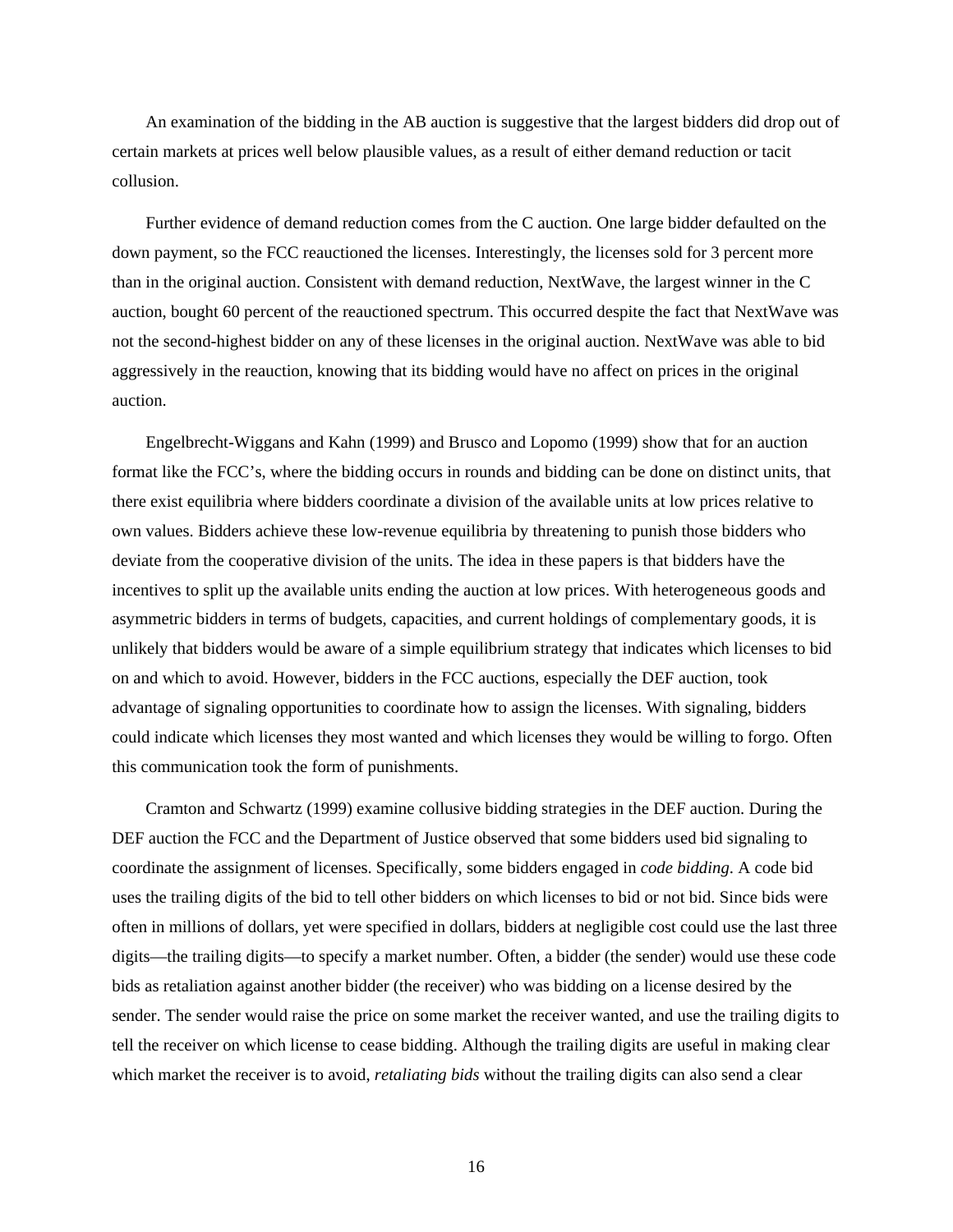message. The concern of the FCC is that this type of coordination may be collusive and may dampen revenues or efficiency.

The DEF auction was especially vulnerable to collusive bidding, it featured both small markets and light competition. Small markets enhanced the scope for splitting up the licenses. Light competition increased the possibility that collusive bidding strategies would be successful. Indeed, prices in the DEF auction were much lower than prices in the two earlier broadband PCS auctions.

From a strategic viewpoint, the simultaneous ascending auction can be thought of as a negotiation among the bidders. The bidders are negotiating how to split up the licenses among themselves, but only can use their bids for communication. The auction ends when the bidders agree on the division of the licenses. Retaliating bids and code bids are strategies to coordinate on a split of the licenses at low prices. In addition, bidders with a reputation for retaliation may scare off potential competitors. Cramton and Schwartz (CS) hypothesize that bidders who commonly use these strategies pay less for the spectrum they ultimately win.

CS find that six of the 153 bidders in the DEF auction regularly signaled using code bids or retaliating bids. These bidders won 476 of the 1,479 licenses for sale in the auction, or about 40% of the available spectrum in terms of population covered. Controlling for market characteristics, these signaling bidders paid significantly less for their licenses.

Further evidence that retaliation was effective in reducing prices is seen by the absence of arbitrage between the D and E blocks in each market. In particular, CS find that there was a tendency for bidders to avoid AT&T, a large bidder with a reputation for retaliation. If bidders did not care about the identity of the high bidder, they would arbitrage the prices of the D and E blocks, and bid against AT&T if the other block was more expensive. This did not happen. Even when the price of the other block was 50% higher, bidders bid on the higher priced block 27% of the time, rather than bid against AT&T.

Following the experience in the DEF auction, the FCC restricted bids to a whole number of bid increments (typically between 1 and 9) above the standing high bid. This eliminates code bidding, but it does nothing to prevent retaliating bids. Retaliating bids may be just as effective as code bids in signaling a split of the licenses, when competition is weak.

The auctioneer has many instruments to reduce the effectiveness of bid signaling. These include:

• Concealing bidder identities. This prevents the use of targeted punishments against rivals. Unless there are strong efficiency reasons for revealing identities, anonymous auctions may be preferable.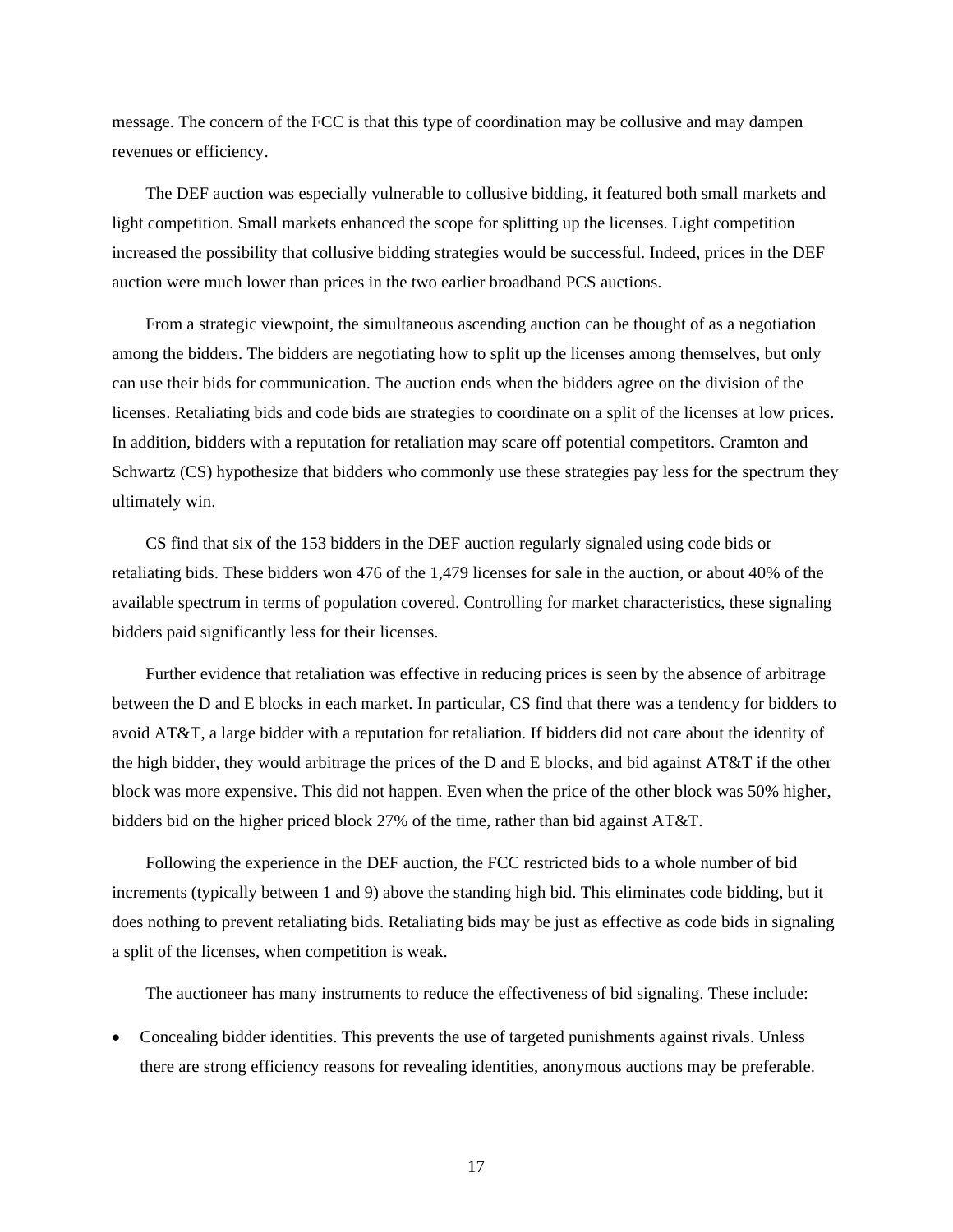- Setting high reserve prices. High reserve prices reduce the incentive for demand reduction in a multiple-item auction, since as the reserve price increases the benefit from reducing demands falls. Moreover, higher reserve prices reduce the number of rounds that the bidders have to coordinate a split of the licenses and still face low prices.
- Offering preferences for small businesses and non-incumbents. Competition is encouraged by favoring bidders that may otherwise be disadvantaged ex ante. In the DEF auction, competition for the D and E license could have been increased by extending small business preferences to the D and E blocks, rather than restricting the preferences to the F block.
- Offering larger licenses. Many small licenses are more easily split up. At the other extreme a single nationwide license is impossible to split up. In the absence of synergies, such extreme bundling may have negative efficiency consequences, but improve revenues.

In auctions for identical items, the inefficiencies of demand reduction can be eliminated with a Vickrey (1961) auction. Alternatively, one can use Ausubel's (1997) ascending implementation of the static Vickrey auction, which has the additional advantages of an ascending-bid design. However, most spectrum auctions are not for identical items, so Vickrey-type mechanisms often are not practical.

### **6 Lessons learned and auction enhancements**

The FCC auction rules have evolved in response to the experience of more than two dozen auctions. An examination of this evolution is instructive. Despite many enhancements, the FCC spectrum auctions have retained the same basic structure, a strong indication of an excellent initial design. The intent of the changes were to reduce speculative bidding, to avoid collusion, and to speed the auction along.

*Elimination of installment payments*. A potentially serious inefficiency in the C auction was speculative bidding caused by overly attractive installment payment terms. Bidders only had to put down 5 percent of their bids at the end of the auction, a second 5 percent at the time of license award, and then quarterly installment payments at the 10-year Treasury rate with interest-only payments for the first 6 years. These attractive terms favor bidders that are speculating in spectrum. If prices go up, the speculators do well; if prices fall, the speculators can walk away from their down payments. Indeed, spectrum prices did fall after the C auction, and most of the large bidders in the C auction defaulted on the payments. As a result of this experience, the FCC no longer offers installment payments. Bids must be paid in full when the licenses are awarded.

*Click-box bidding*. Bidders in FCC auctions no longer enter bids in dollars. Rather, the bidder indicates in a click-box the number of bid increments from 1-9 that it wishes to bid above the standing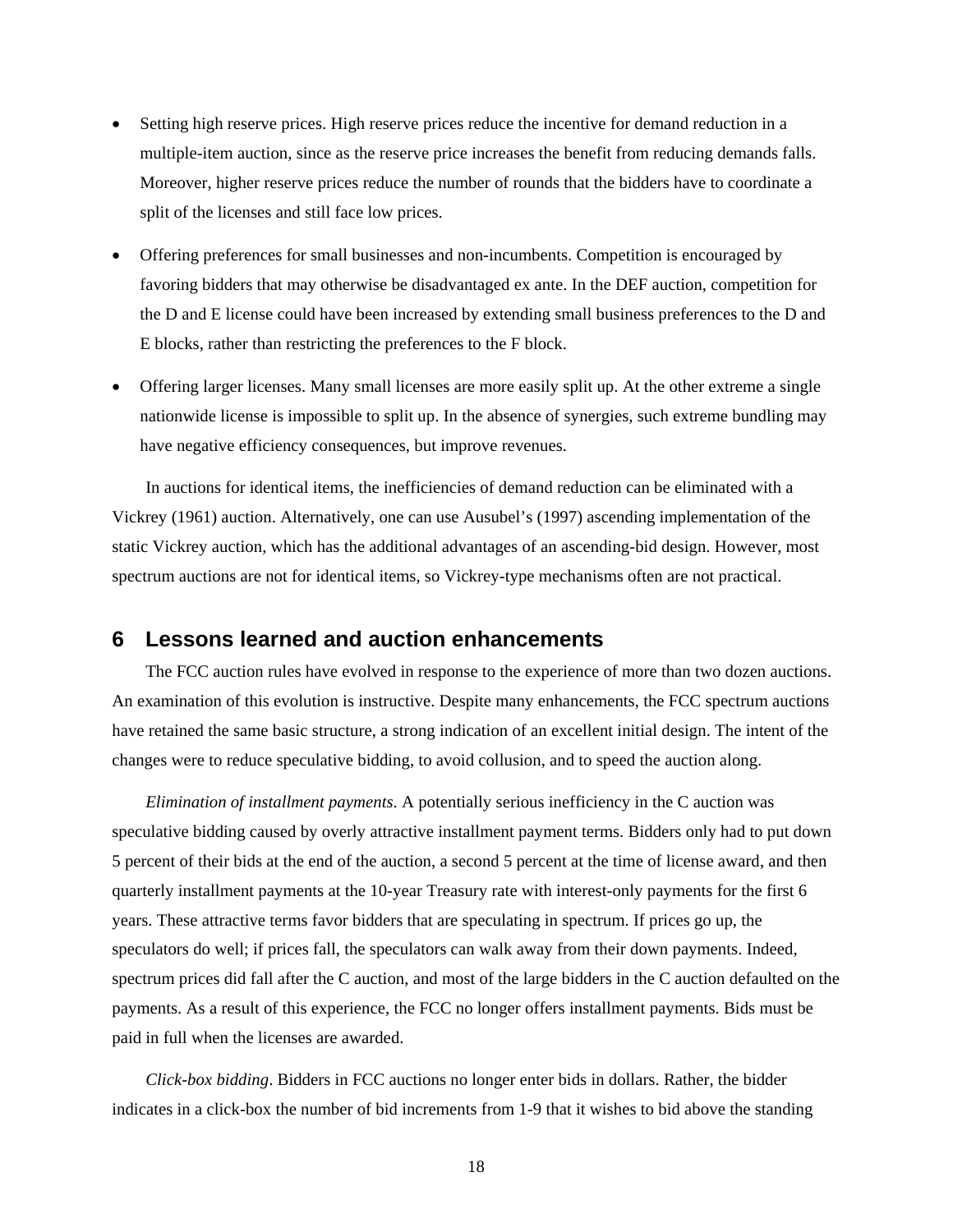high bid. If the standing high bid is 100 and the minimum bid increment is 10%, then the allowable bids would be 110, 120, …, 190, corresponding to the allowable increment bids of 1, 2, …, 9. This approach solves two problems. First, it eliminates code bidding. Bidders can no longer use the trailing digits of bids to signal to other bidders who should win what. Second, it reduces the possibility of mistaken bids. There were several instances of bidders adding too many zeros to the end of their dollar bids. With click-box bidding, substantial jump bids are permitted but not gross mistakes.

The downside of click-box bidding is the greater possibility of tie bids. This turns out not to be a serious problem. Although ties do occur early in the auction, it is unlikely that the final bid on a license involves a tie. Still ties do occur, and so the FCC tie-breaking rule takes on greater importance. The FCC breaks ties with the time stamp. Bids entered earlier have preference. Since bidders often have a mild preference for being the standing high bidder, it is common for bidders to race to enter their bids early in the round to win ties. Such behavior is undesirable, and so the FCC is now considering a random tiebreaking rule in future auctions.

*License-specific bid increments*. In early auctions, the FCC used the same percentage increment for all licenses. This was fine for auctioning a handful of similar licenses. However, when auctioning hundreds of heterogeneous licenses, it was found that some licenses would have a lot of bidding activity and others would have little activity. To speed the auction along, it makes sense to use larger bid increments for more active licenses. In recent auctions, the FCC adjusts the bid increments for each license based on the license's history of bid activity, using an exponential smoothing formula. Percentage increments tend to range between 5 and 20 percent, depending on prior activity. More active licenses have a larger increment.

*Limit the use of withdrawals*. Bid withdrawals were introduced to permit bidders to back out of a failed aggregation. The DEF auction had 789 withdrawals. Few if any of these withdrawals were related to failed aggregations. Rather, most of the withdrawals appear to have been used as a strategic device, in one of two ways: (1) as a signal of the bidder's willingness to give up one license in exchange for another or (2) as part of a parking strategy to maintain eligibility without bidding seriously. This undesirable use of withdrawals was also observed in other auctions. As a result, the FCC now only allows withdrawals in at most two rounds of the auction for any bidder. This enables the bidder to back out of up to two failed aggregations, and yet prevents the frequent strategic use of withdrawals.

*Combine bid submission and withdrawal phases*. The FCC originally divided a round of bidding into two phases, a bidding phase followed by a withdrawal phase. The separation of these phases was largely a historical artifact and provides little benefit. Its main effect was to impede the pace of the auction.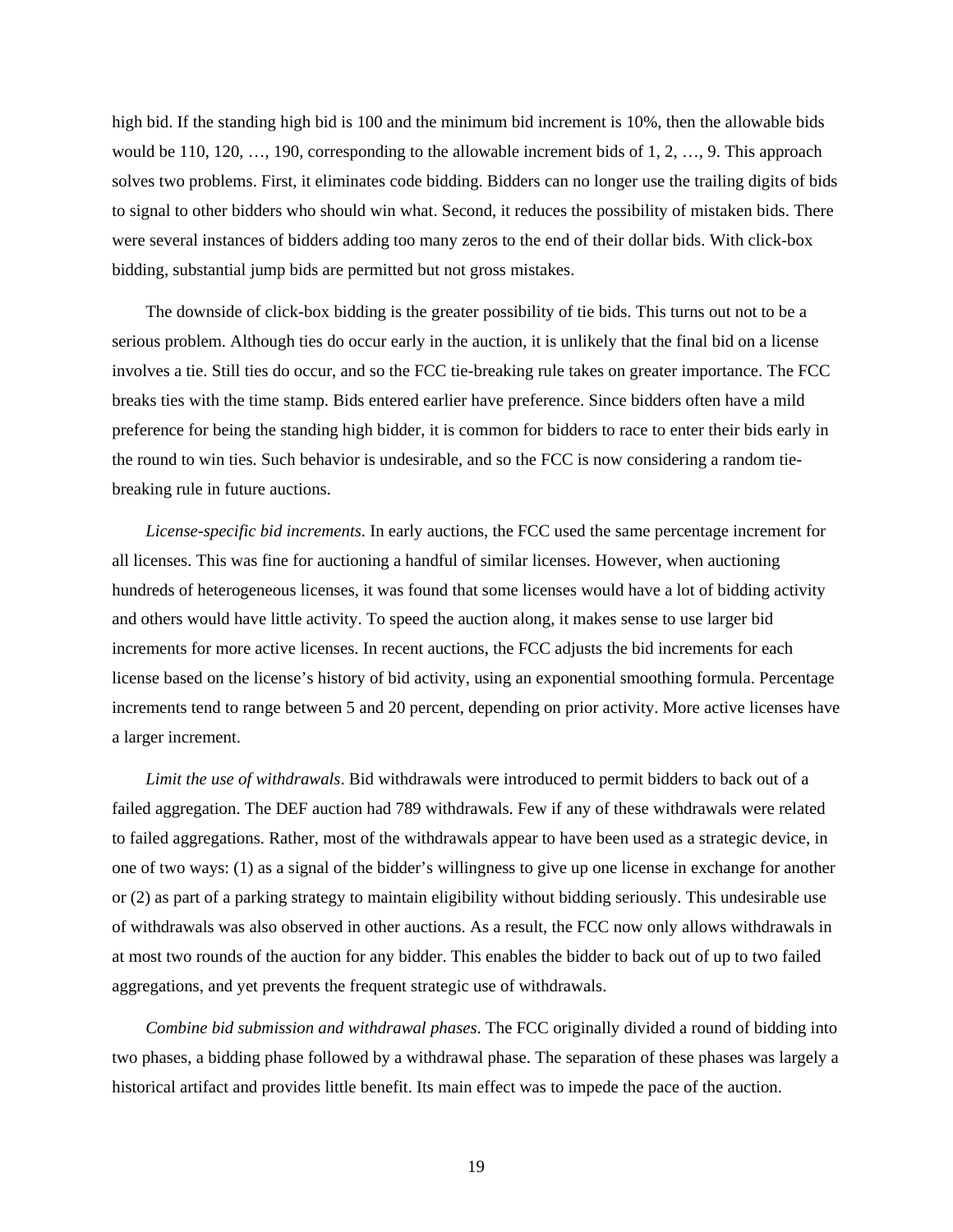The FCC has since combined the two phases into one. With the combined procedure, bid submission consists of two steps: withdrawal followed by submission. In the withdrawal step, the bidder may withdraw on any or all licenses on which it is the high bidder. Then, in the bid submission step, the bidder places any desired new bids, with available eligibility increased to reflect the withdrawals. Hence, a bidder withdrawing in New York can then place a bid (in the same round) on Los Angeles, because of the eligibility freed by the New York withdrawal.

*Faster rounds*. The FCC's auction system now permits much faster rounds than the initial implementation. In many auctions, bidding activity is slow in the later part of the auction. Hence, being able to conduct 20 or more rounds per day is important in speeding the auction along.

*Minimum opening bids*. Early FCC auctions did not use minimum opening bids; any opening bid greater than zero was acceptable. The FCC now sets substantial minimum opening bids. These bid limits both increase the pace and reduce the potential for collusion. By starting at a reasonably high level, the bidders have fewer rounds to resolve their conflicts at low prices. The benefit of collusive strategies is reduced.

### **7 Package bidding**

l

One auction enhancement that has received considerable attention is package bidding. A key simplification of the FCC auctions is only allowing bids on individual licenses. This works well in settings where there are not large complementarities across licenses, or if there are large complementarities, then where the complementarities are similar among the bidders. In such a setting, the exposure problem is slight. There is little likelihood that a sincere bidder will get stuck with licenses it does not want. However, in auctions where license complementarities are large and differ among bidders, then the exposure problem may be substantial. In this latter case, allowing package bids—all-or-nothing bids on collections of complementary licenses—can reduce the exposure problem and improve efficiency. Efficiency can also be improved by reducing the incentives for demand reduction by large bidders.

Auctions with package bidding, often referred to as combinatorial auctions or package auctions, are actively being researched. In May 2000, the FCC sponsored a conference on the topic.<sup>2</sup> A goal of the conference was to determine the best way to introduce package bidding in the 700 MHz auction to take place in Fall 2000. The 700 MHz auction represented a good test-case for package bidding for two reasons. First, it is a relatively simple case, since it involves only 12 licenses: 2 bands (one 10 MHz and

<sup>&</sup>lt;sup>2</sup> The conference materials are available at  $\frac{http://wireless.fcc.gov/auctions/31/}{http://wireless.fcc.gov/auctions/31/}$ . This site also includes the comments, reply comments, and FCC documents on package bidding.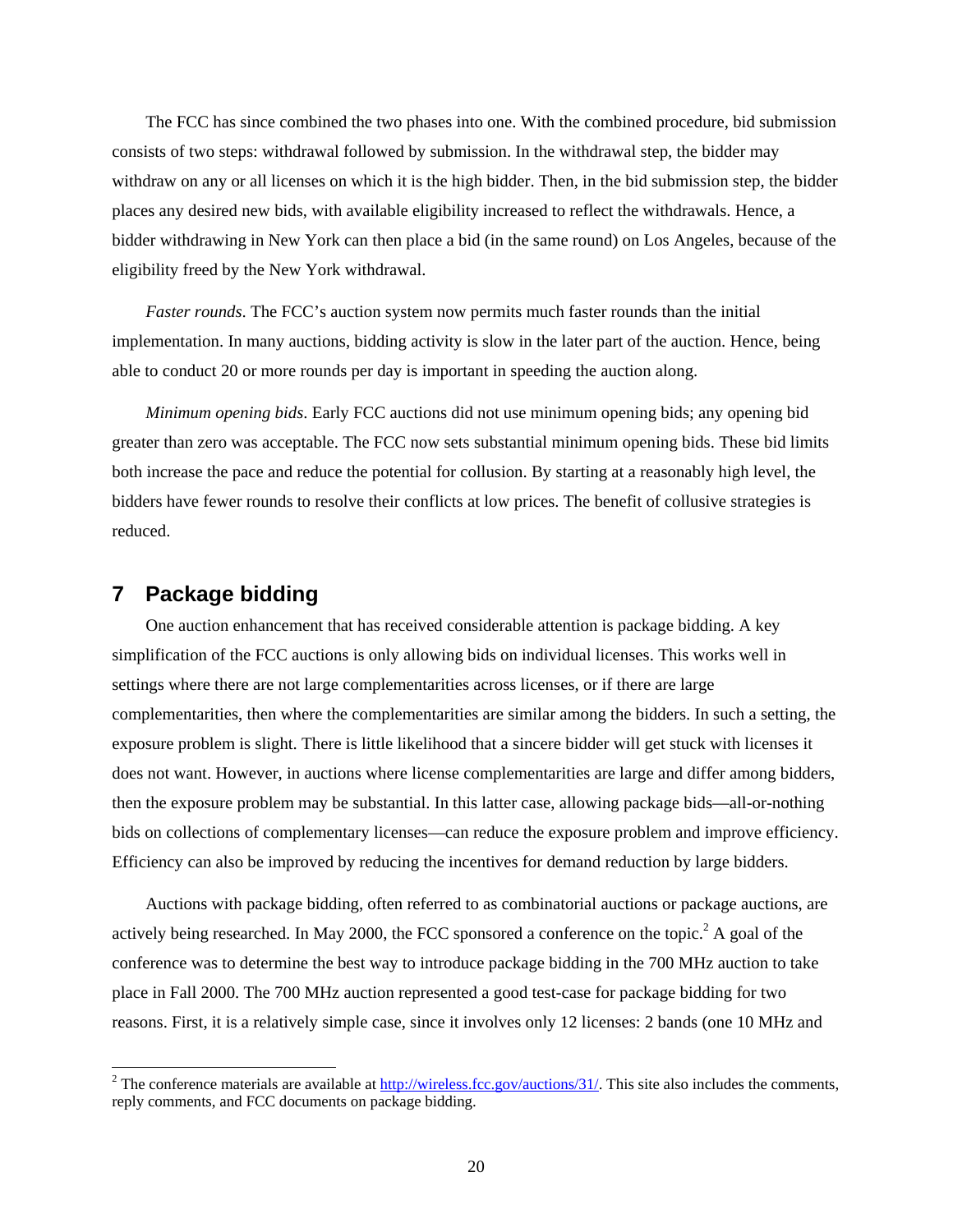one 20 MHz) in each of 6 regions. Second, perspective bidders had expressed interest in alternative packaging. Those bidders intending to provide a fixed high-speed data service desired the full 30 MHz in a particular region. Some mobile wireless providers desired individual licenses to add capacity in congested regions or to fill out their footprint. Still others desired nationwide packages to offer a nationwide mobile service.

The conference resulted in FCC Public Notice DA00-1075 seeking comment on modifying the simultaneous ascending auction to allow package bidding in the 700 MHz auction. After comments and reply comments were received, the FCC issued Public Notice DA00-1486 adopting and describing the package bidding rules for the 700 MHz auction. I briefly describe the approach taken by the FCC in this auction. The rules are intended to improve the efficiency of the auction by avoiding the exposure problem, while limiting the threshold problem.

A bidder can bid on the individual licenses as in the standard simultaneous ascending auction. In addition, a bidder can place all-or-nothing bids on up to twelve packages, which the bidder determines at any point in the auction. In this way the bidder can avoid the exposure problem when licenses are complements. The provisional winning bids are the set of consistent bids that maximize total revenues. Consistent bids are bids that (1) do not overlap, and (2) are made or renewed in the same round. Bids made by a bidder in different rounds are treated as mutually exclusive.<sup>3</sup>

Limiting each bidder to twelve bidder-specific packages simplifies the auction, and still gives the bidders great flexibility in expressing synergies for various license combinations. The FCC's original proposal allowed only nine package bids: the six 30 MHz regional bids, and three nationwide bids (10, 20, or 30 MHz). Although these nine packages were consistent with the expressed desires of many perspective bidders, others felt that the nine packages were too restrictive.

The activity rule is unchanged, aside from a new definition of activity and a lower activity requirement of 50%, giving the bidders greater flexibility in shifting among packages. A bidder must be active on 50% of its current eligibility or its eligibility in the next round will be reduced to two times its activity. A bid counts as activity if (1) it is part of a provisionally winning set in the prior round, or (2) it is a new bid or a renewal of a provisionally winning bid in the prior round. A bidder's activity level is the maximum number of bidding units a bidder can win considering only those licenses and packages on which the bidder is active. Bids made in different rounds are treated as mutually exclusive; hence, a

 $3$  This and several other features of the design were recommended by Paul Milgrom. See http://wireless.fcc.gov/auctions/31/.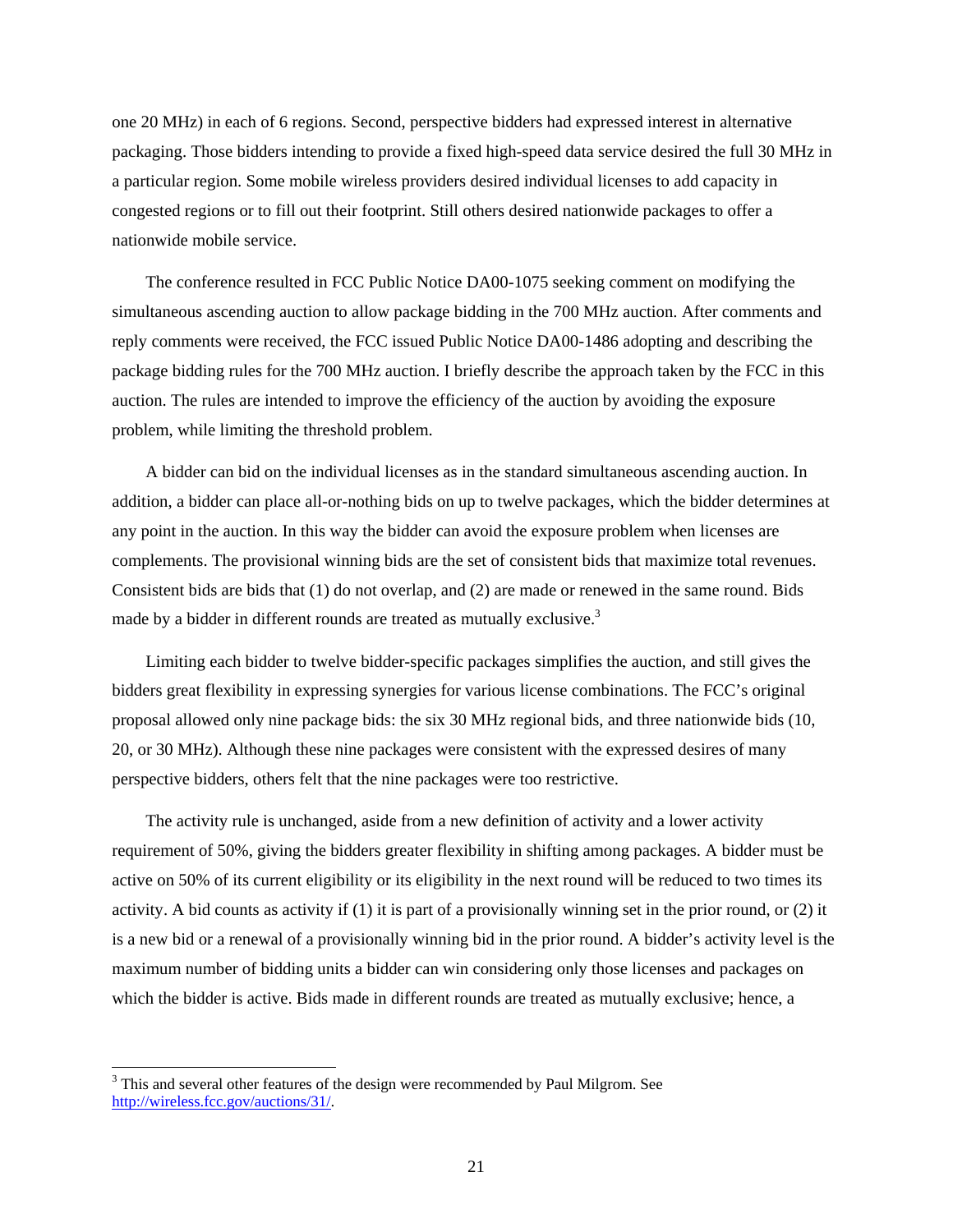bidder wishing to add a license or package to its provisional winnings must renew the provisional winning bids in the current round.

The FCC adopted a two-round simultaneous stopping rule. The auction ends after two consecutive rounds of no new bids on any licenses or packages. Renewed bids do not count as new bids. The tworound approach gives bidders fair warning that the auction may end if they do not place a new bid.

The determination of minimum bids is an important change in the rules, since it impacts the extent of the threshold problem faced by those bidding on individual licenses or small packages. The minimum bid on a license or package is the greater of: (1) the minimum opening bid, (2) the bidder's own previous high bid on that package plus x%, and (3) the number of bidding units of the package times the lowest \$/bidding unit on any package in the last five rounds. The FCC specifies x, and retains discretion to adjust minimum bids on a license-by-license or package-by-package basis.

The key feature of this minimum bid rule is point (2), which makes the minimum bid depend on the bidder's prior high bid for the package. This recognizes that since a bidder's bids in different rounds are mutually exclusive, another bidder's bid on a package can be a provisionally winning bid even if it is less than the high bid of the prior round. Hence, the rules allow bids that are below another's prior high bid. Points (1) and (3) limit how low a bidder can bid when it starts out bidding on a new package. The bid must be at least as great as the minimum opening bid and the least expensive package on a per unit basis.

The FCC will continue to use "click box" bidding, in which the bidder specifies either the minimum bids or an integer between 1 and 9. A bid of 1 is the minimum bid plus x% of the minimum bid; a bid of 2 is the minimum bid plus  $2x\%$  of the minimum bid; and so on. The FCC considered limiting bids on packages to the minimum bid to reduce the threshold problem; however, it was felt that the revised minimum bid rule adequately addressed the threshold problem.

Another change is allowing bidders to submit "last and best" bids. Last and best bids can be for any amount between the bidder's prior high bid and the minimum bid. A bidder cannot bid again after placing one or more last and best bids.

A bidder can renew the highest bid it made on any license or package. Renewing a bid does not increase the bid amount. Renewed bids are needed, since bids in different rounds are treated as mutually exclusive. Thus, if a bidder wishes to win both its provisional winners from the prior round plus a new license, it must bid on the new license and renew the provisional winners. Activity credit is not given for renewing a bid that is not a provisional winner.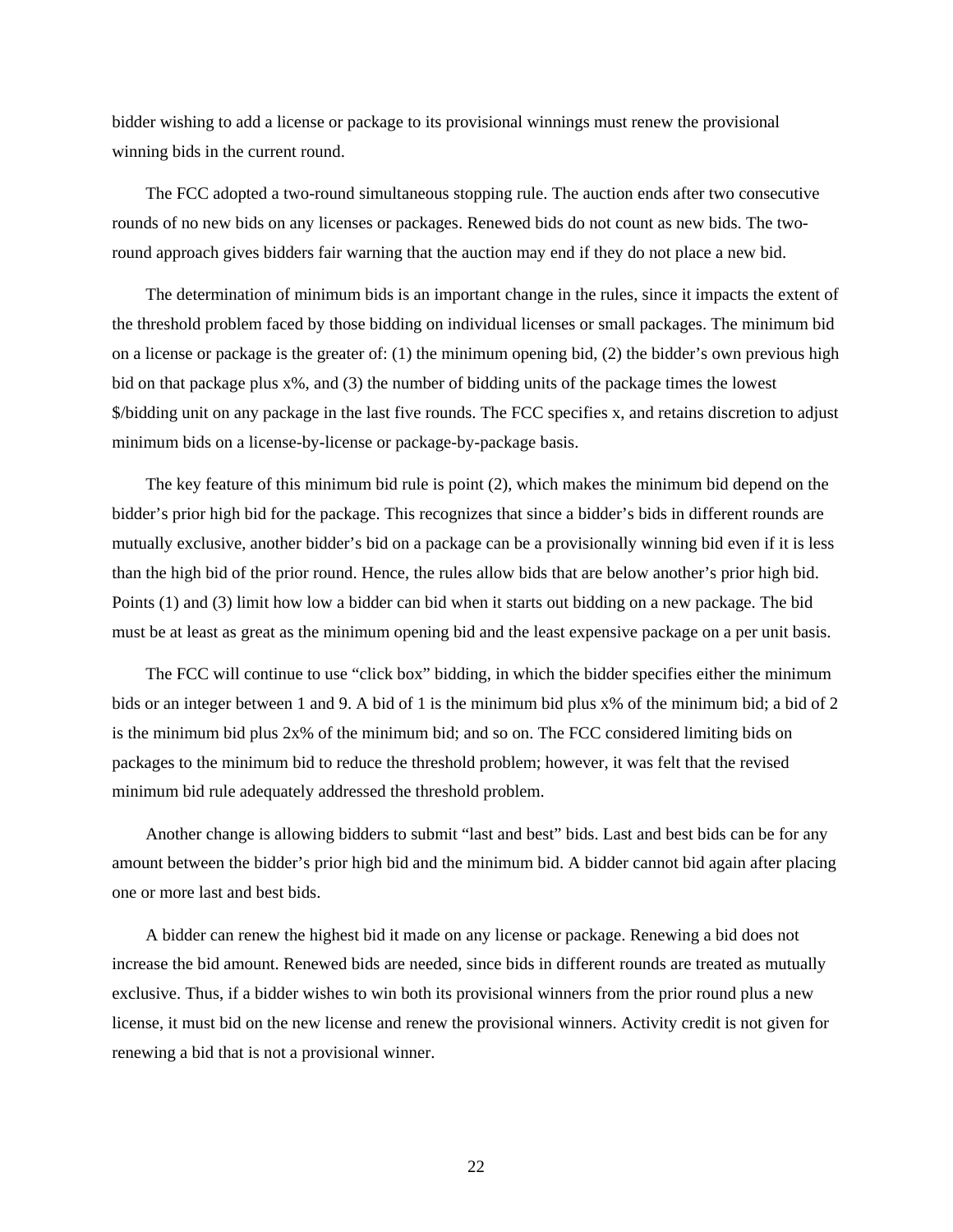Provisional winning bids are the set of "consistent" bids (bids that do not overlap and are made or renewed by a bidder in the same round) that maximize revenues as of the current round. Winning bids are the provisional winning bids at the end of the auction. Ties are broken randomly. Licenses on which no bids have been submitted are treated as if the minimum opening bid was placed. This is consistent with the minimum opening bids reflecting the FCC's opportunity cost of selling the licenses.

Treating a bidder's bids in different rounds as mutually exclusive is an important feature. First, it gives bidders a vehicle for submitting contingent "or" bids. If the bidder desires one package or the other, but not both, the bidder simply bids for the two packages in separate rounds. Bidders can shift to backup strategies without fear that they will win a collection of licenses they do not desire. Second, it encourages sincere bidding early in the auction, since bids placed early in the auction may emerge as winning bids. When submitting its bids in a round, the bidder is saying that it is happy to win any of the submitted bids, including renewed bids, at the prices bid.

Bid withdrawals are not permitted. In an auction without package bidding, withdrawals were needed as a device for backing out of a failed aggregation. With package bidding, withdrawals are not needed. There is no exposure problem, since the bidder can bid all-or-nothing on a package of complementary licenses.

Allowing package bids is a major change from the original FCC design. Bidder incentives are fundamentally altered. Large bidders, in addition to not facing an exposure problem, have less of an incentive for demand reduction. Small bidders now face a negotiation with each other on how to top large package bids. All bidders will need to rethink their strategies. Relative to the standard auction, which favored small bidders, the package auction favors large bidders.

The FCC's package auction is an important innovation. Implementing such an auction poses many challenges for the FCC. It is not surprising that it took several years to introduce package bidding. Even now it is uncertain how well this design will perform in practice compared with the standard auction without package bidding. Whether the package auction is an improvement surely depends on the setting.

### **8 UMTS auctions in Europe and Asia**

European and Asian countries currently are in the process of assigning Universal Mobile Telecommunications System (UMTS) licenses, which will be used for third-generation mobile wireless services. Many countries decided to use an auction to assign the licenses (e.g., UK, Netherlands, Germany, and Switzerland); other countries (e.g., France, Spain, and Sweden) decided on a beauty contest; and still others (e.g., Italy) decided on a hybrid beauty contest/auction. The allocation of UMTS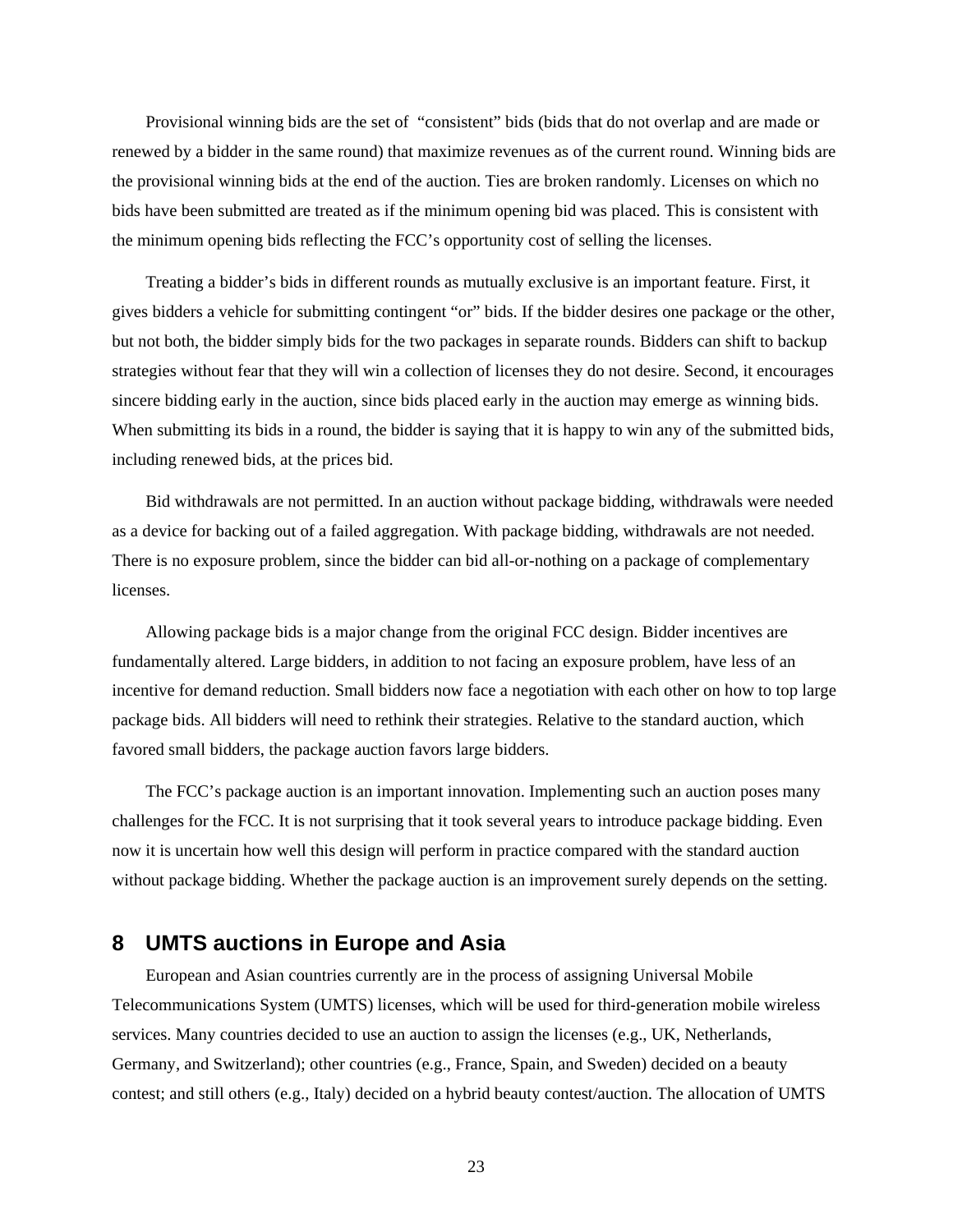spectrum is European-wide, although individual countries can determine there own band plans. Nearly all countries are assigning between four and six national licenses.

The early European auctions conducted in 2000 raised nearly \$100 billion. An additional expense of at least \$100 billion will be required to build the infrastructure necessary to provide service. In countries like the UK and Germany, which fetched the highest prices the license cost per person amounts to about \$100 per person. These staggering sums have led many to question the desirability of auctions for assigning spectrum licenses.



In fact, auction prices have varied considerably over time and over markets. This is seen in Figure 1, which presents the per person price of a 20 MHz license (2×10 MHz paired) in several major spectrum auctions.<sup>4</sup> For comparison purposes, Figure 1 also shows past and current US auctions of 2G spectrum. The first three US auctions occurred over three years before the 3G auctions in Europe. The fourth US auction concluded in January 2001 with a price comparable to the highest 3G prices. Part of price

<sup>&</sup>lt;sup>4</sup> Most of the European licenses also included 5 MHz unpaired spectrum. However, these auctions have shown that the bidders place little value on this unpaired spectrum, so I ignore the unpaired spectrum in the price comparison. In the US C-block auction, bidders received attractive installment payment plans. I discount these prices by 40% to reflect the value of the installment payments.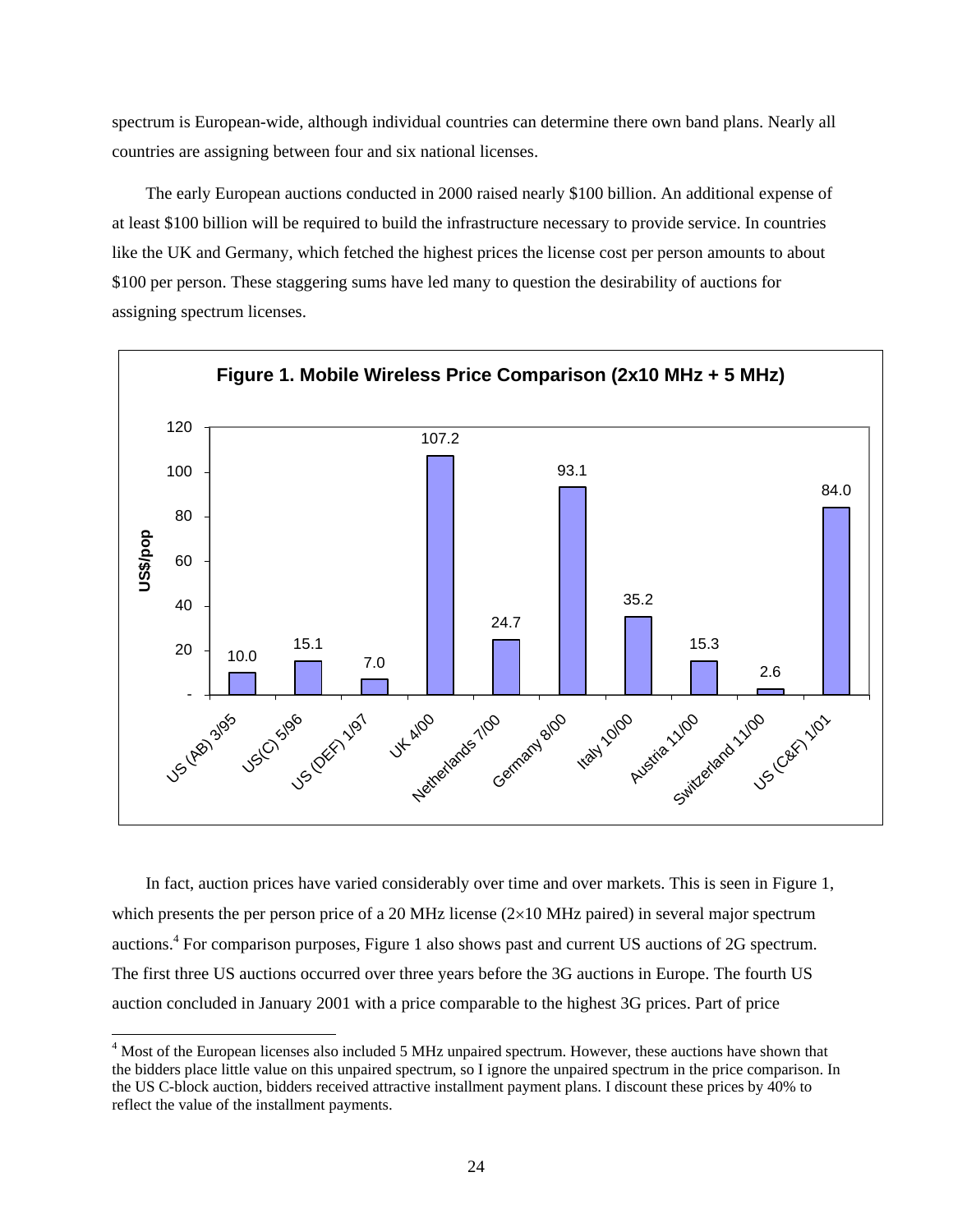variation is explained by the different times at which the auctions occurred. Part of the difference in the European prices is explained by the size of the various countries. Markets like the UK and Germany are thought to have more value, even on a per person basis, than the Netherlands and Switzerland. Still there is much variation to explain. The primary determinant of prices appears to be the level of competition going into the auction, rather than the subtle differences in auction design across the various countries. Competition in the auction is largely endogenous, since it is the result of partnership negotiations among potential bidders.

The first countries to auction (UK, Netherlands, and Germany) used a simultaneous ascending auction. In the UK and the Netherlands, the auction design is especially simple, since a bidder can win at most a single license. Hence, there is no incentive for demand reduction.

An incumbent provider of first- and second-generation mobile services in a market tends to have a much higher value for a license than a new entrant. The incumbent's existing infrastructure and customer base yields cost savings in building out a service and attracting customers. Also, an incumbent's failure to win a license would adversely impact its existing business. Hence, it is likely that incumbents will win licenses. As a result, the outcome of the auction depends greatly on the number of licenses that are auctioned relative to the number of incumbents. The UK government initially intended to auction four licenses, but there was a concern that this would damage auction revenues, since potential new entrants might fear that it is pointless to compete against the four strong incumbents. The final design involved the auction of five licenses, which guaranteed that a new entrant would win a license. In contrast, in the Netherlands, there are five incumbents and five UMTS licenses.

The UK UMTS auction was the largest auction in history, generating \$35 billion in revenues. Four incumbents and nine potential entrants competed in the auction, which lasted 150 rounds. The four incumbents, British Telecom, Vodafone, Orange, and One 2 One, each won a license, as did the new entrant TIW. Vodafone's 2×15 MHz license sold for \$9.5 billion, or \$160 per person; the other incumbent licenses sold for similar prices on a per MHz basis. This amount far exceeded industry expectations before the auction. In contrast, the average price paid in 1995 in the FCC's AB auction for a 2×15 MHz license was \$15.5 per person, less than one-tenth of the UK price.

Why were the UK prices so high? There are several factors. First, the 1995 price of \$15.5 per person in the US is out of date. US prices now are much higher. For example, early in 2000, Nextel offered to buy Nextwave's spectrum for \$8.3 billion, a price of about \$80 per person. Second, unlike in the US auction, there was no possibility for demand reduction. Bidders had every incentive to bid up to their values. Third and likely most important, the bidding was especially competitive, since this was the first in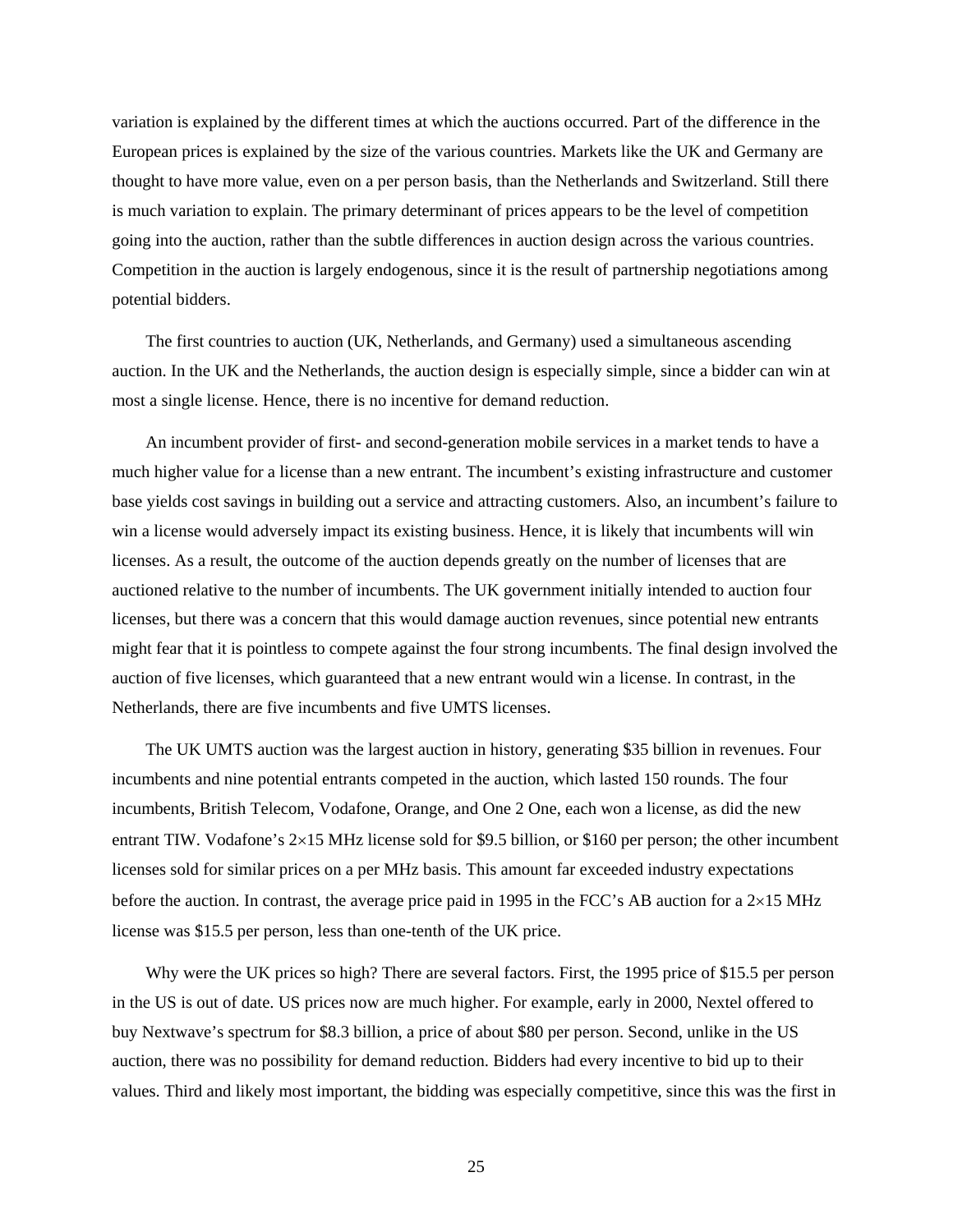a sequence of UMTS auctions throughout Europe. A winner in the UK auction is well positioned for subsequent UMTS auctions. Hence, a bidder can view the UK auction as a foot-in-the-door to Europe. To the extent that a UK license is complementary with UMTS licenses in other countries, then we should expect the UK licenses to sell for a premium, recognizing this complementary value.

In the German auction, each bidder bid for either two or three of the twelve available  $2\times5$  MHz blocks; hence, there will be between four and six winners. The German auction had the apparent advantage that it lets the bidding determine how many UMTS competitors there will be. If competition among new entrants is intense, there can be six winners, presumably the four incumbents plus two new entrants. Jehiel and Moldovanu (2000) argue that the design is biased against new entry, since the incumbents have substantially higher values because of their incumbent position and benefit from excluding new entrants. However, it is possible that the two weakest incumbents may be willing to bid for just two blocks, making room for a new entrant. The question is whether the benefit from demand reduction more than compensates for the reduced profits in a five-player vs. a four-player market. Probably a better design would set-aside two blocks for a new entrant and then let the bidding determine whether there would be four or five winners for the remaining ten blocks.

Following the \$35 billion UMTS auction in the UK, the Dutch government expected to raise \$8.7 billion in its auction. The Dutch government arrived at this figure by simply scaling down the UK amount for the smaller population in the Netherlands (15 vs. 59 million people). Confident of a huge windfall, the government cancelled its July bond issue. Their confidence may be a mistake. The reality is that the UK and Dutch auctions are quite different despite the fact that both use the simultaneous ascending auction to auction off five third-generation mobile licenses.

In the UK, the guaranteed success of at least one new entrant encouraged participation in the auction. In the Netherlands, with five incumbents bidding for five licenses, the logical outcome is for the five incumbents to win licenses. Recognizing the difficulty of winning a license, potential entrants have strong incentives to partner with the incumbent bidders. This is exactly what happened. Although initially there were several strong potential entrants, all partnered with one of the incumbents before the auction began. The strongest entrant, Deutsche Telecom, partnered with the weakest incumbent, Ben; DoCoMo and Hutchinson partnered with KPN; and NTL was already effectively partnered with Dutchtone (France Telecom has a large interest in both). This left one weak entrant in the bidding. At the beginning of the auction, just six bidders were competing for five licenses: five strong incumbents and one weak potential entrant (Versatel).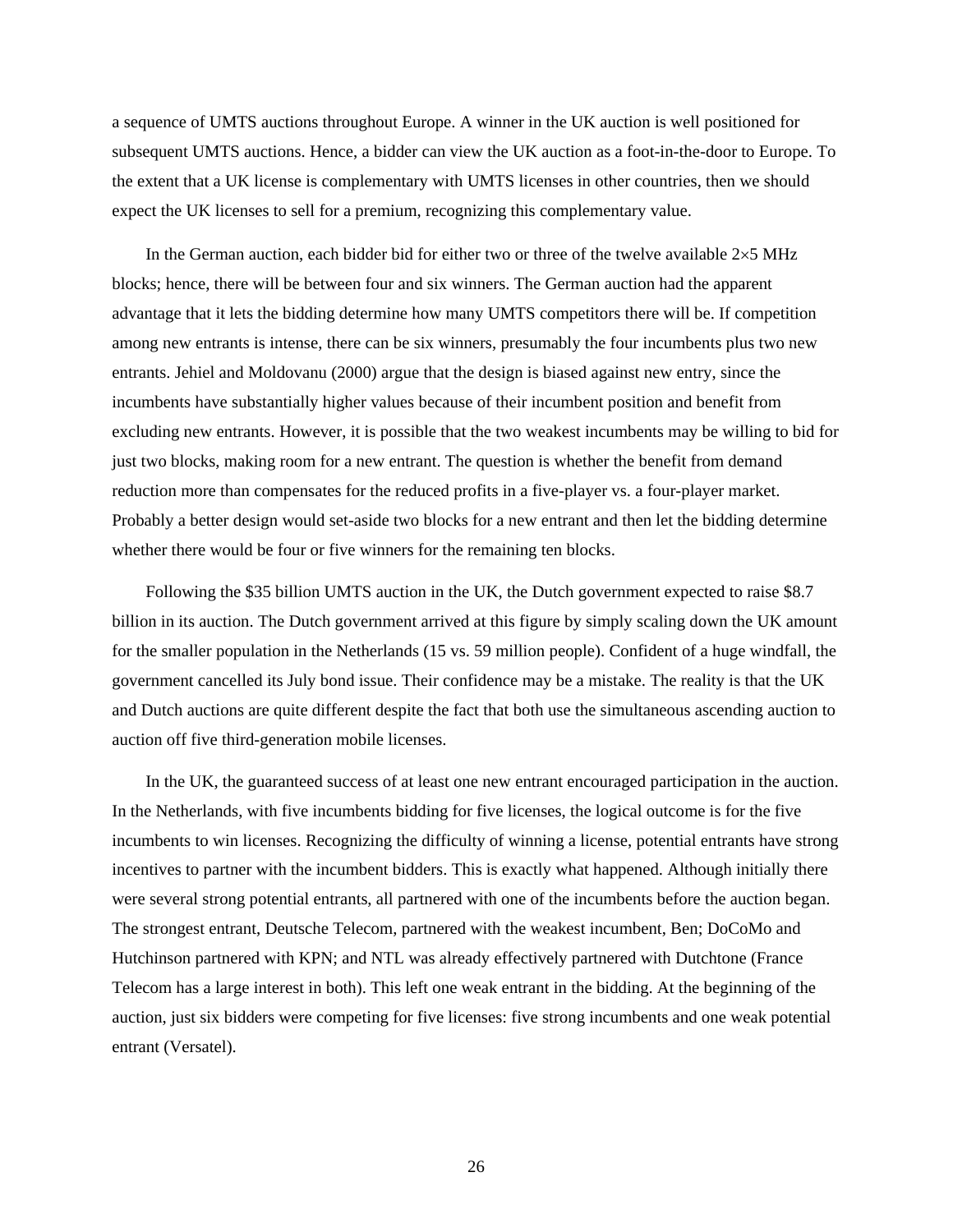To make matters worse, the government specified minimum opening bids that decline in the first three rounds if a license does not receive a bid. The two large licenses (15 MHz-paired) start at 100 million guilders, but fall to 75 after one round of inactivity, 35 after two rounds, and 0 after three rounds; similarly, the three 10 MHz-paired licenses start at 90, but drop to 60, 30, and then 0, with each round of inactivity. Bidders were given three waivers of the activity rule that otherwise would require them to be active in each round.

The strategic use of waivers in this environment should be obvious. Even if the other five bidders bid in the first round, it is extremely unlikely that each of the five licenses would receive a bid. Hence, by using a waiver in the first round, a bidder can get the minimum opening bid to drop substantially. In fact, five of the six bidders saw this strategy. Only Libertel bid in the opening round, placing a 100 million guilder bid on B. (Libertel is 70% owned by Vodafone, the company that won the B license in the UK auction.) In the second and third rounds, the five bidders that needed to bid again used waivers. So going into the fourth round, the minimum bids were 0 on all licenses, but the B license, which stood at 110 million guilders. After 175 rounds of bidding, the three 10 MHz licenses were priced at  $1/8^{th}$  of the minimum opening bid (11 million guilder).

The Dutch auction rules also did not include the customary language that the auctioneer has the right to cancel the auction at any time. If Versatel decides to drop out at low prices the auction will end at only a tiny fraction of the \$8.7 billion figure the government is hoping for.

The 3G auctions provide an excellent test of auction theory with multiple items. These auctions have been strategically simple and are extremely high stake. For example, the German and Austrian 3G auctions—as well as an earlier 2G German auction—provided relatively clean tests of demand reduction. The theoretical predictions on demand reduction were borne out empirically in the final outcomes of these auctions. At the same time, one would have imagined that all of the bidding behavior, at least by the eventual winners, could be easily understood as equilibrium behavior in a profit-maximizing model. However, this does not always appear to be the case.

One explanation for non-profit maximizing bidding is the principal-agent problem between the shareholders and the CEO making the bidding decisions (Ausubel and Cramton 2001). At times the CEO may not fully represent shareholder interests. For example, CEO's may sometimes fail to fully appreciate the economics of demand reduction, and fail to reduce demand as early as they should. In particular, in the German auction, Deutsche Telekom (DT) was in a position to likely end the German auction by dropping from demanding three blocks to demanding two blocks, at well before the final prices. Instead, DT continued bidding for three blocks for a time, ultimately buying the two blocks that it could have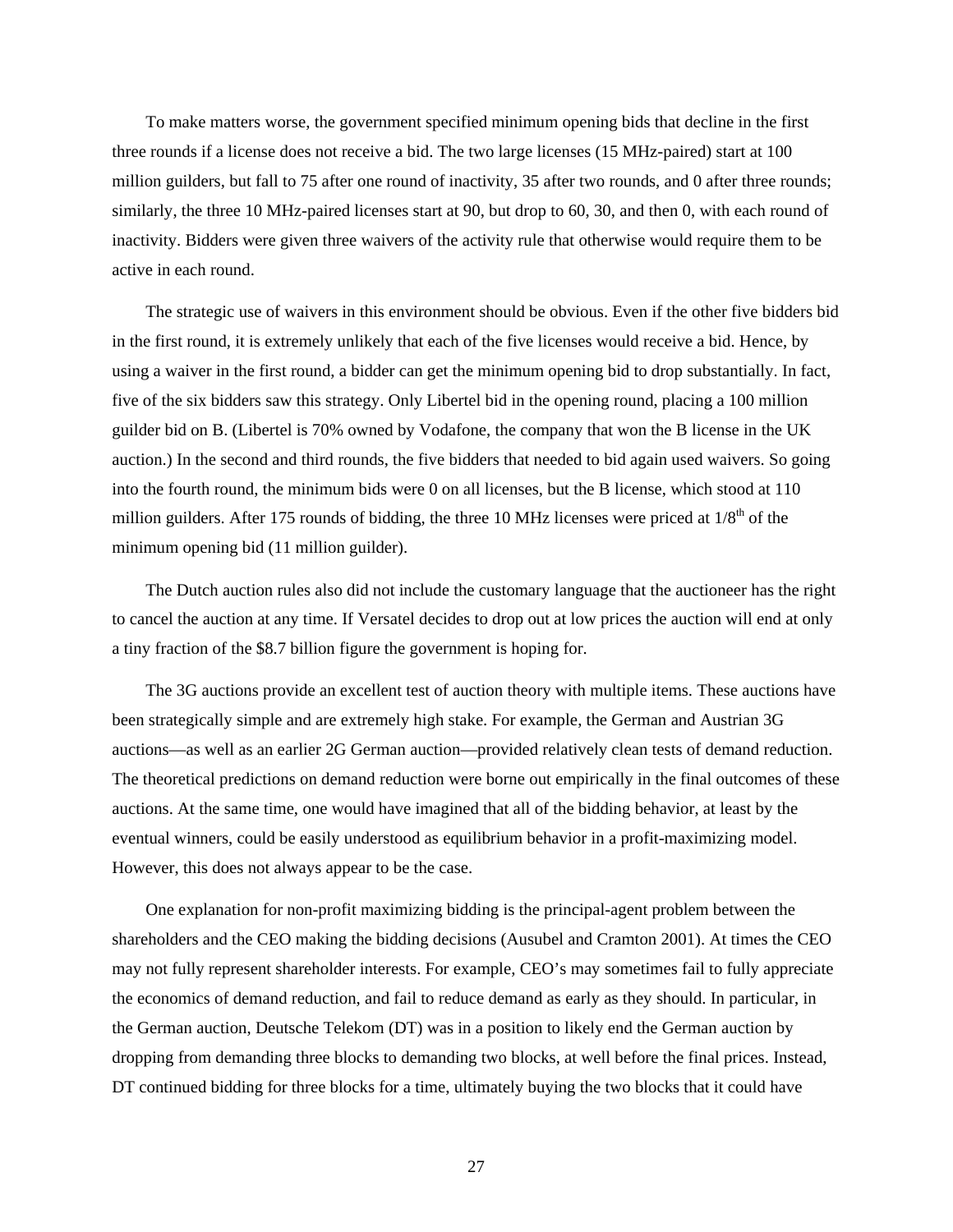bought earlier, but paying about \$2 billion more. This bidding behavior may have more to do with the preferences (and fears) of the CEO, rather than the interests of the shareholder.

A second source of distortion is that the CEO simply acts as humans do in auctions, making some of the same mistakes that are frequently observed in the laboratory (Kagel and Roth 1995). An example similar to the DT example, but with a different outcome occurred in the US C&F auction. In New York, three licenses were up for bid. After round 14, only the three largest bidders (Verizon, Cingular, and AT&T) were competing for the three licenses. At this point prices were at \$782 million. Verizon, however, continued to bid for two licenses throughout the auction, creating excess demand until Cingular finally dropped out when Verizon's price exceeded \$2 billion per license. Why did Verizon continue to push the price up on both of its licenses rather than ending the bidding at a fraction of the eventual price? One explanation is that the Verizon CEO felt that he would look bad, pushing the prices up and then eventually settling for one license. This gives the CEO an incentive to "throw good money after bad," a phenomenon for which there is ample experimental support.

### **9 Advice to governments**

Important lessons about spectrum auction design can be gleaned from recent experience.

### *9.1 Allocating the spectrum is just as important as its assignment*

There are two steps in making spectrum available to companies. The first step is the allocation of the spectrum for licensing. The allocation defines the license (the frequency band, the geographic area, the time period, and the restrictions on use). The second step is assigning the licenses to particular companies. Although my focus has been on assigning the licenses, since that is what the spectrum auctions are asked to do, the allocation step often is more important. Arguably the greatest economic gains will come from better allocation of spectrum, rather than from improved methods of assigning the spectrum. This is because current spectrum auctions already are highly efficient. In contrast spectrum allocations often are far from efficient.

Determining spectrum allocations involves complex political, engineering, and economic factors. Finding suitable spectrum for new uses is difficult. Often there are incumbent spectrum users. Ideally, one would want market-based tests to determine what spectrum should be auctioned and how it should be structured, but such tests are hard to construct. Political compromises frequently trump good economics. This is especially the case when the competing uses include several constituencies, such as broadcasting, commercial, public safety, and military use.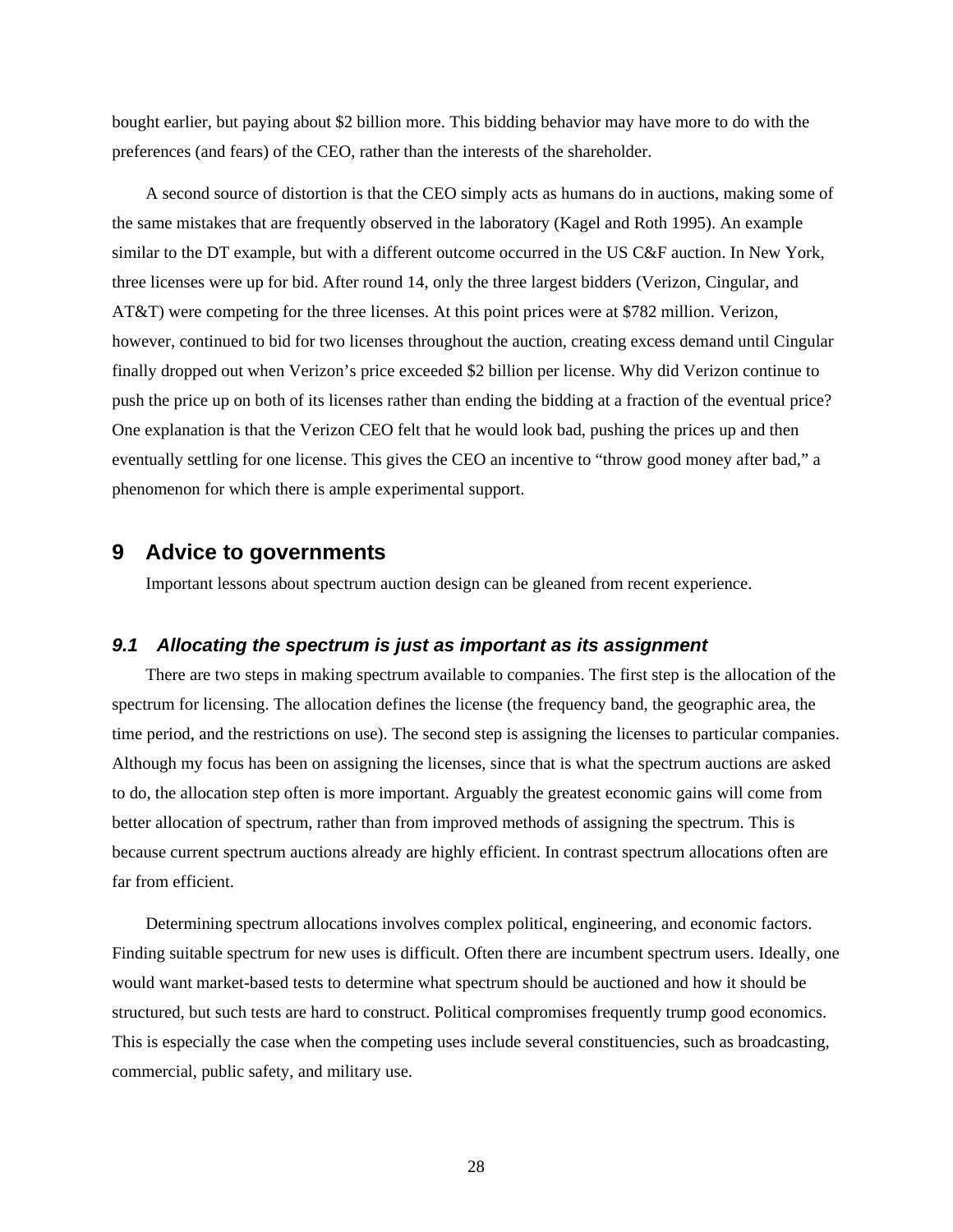Finally, the allocation can have a pronounced effect on the success of a particular auction design. For example, having five licenses in the UK UMTS auction, rather than four, was critical in stimulating competition (Klemperer 1998).

#### *9.2 Use care when modifying successful rules*

Simultaneous ascending auctions overall have been highly successful in the US and many other countries. Recent FCC auction rules should be a starting point for any government considering spectrum auctions. Modifications to the rules should be considered carefully. The various rules interact in often subtle ways. An apparently innocent change can have disastrous consequences. The interaction between waivers and the declining schedule of minimum opening bids in the Dutch UMTS auction is an example.

Still it is important to recognize that different settings often require a different auction design, as is emphasized in Klemperer (2000). For example, an ascending auction may be inappropriate in situations where competition is weak (Cramton 1998).

#### *9.3 Allow discretion in setting auction parameters*

The simultaneous ascending auction has a number of parameters (minimum opening bids, minimum bid increments, activity requirements, and rounds per day) that let the government control the pace of the auction. It is fine for the government to specify guidelines on how it is likely to set parameters, but eliminating all discretion is a bad idea. There are simply too many unknowns going into the auction for the government to specify all parameters in advance. The parameters should be adjusted during the auction to balance the goals of a timely assignment and an efficient assignment. The bidders need time to adjust strategies in light of information revealed in the bidding. Too much haste may lead to bidder error and inefficient assignments. Time also may be needed for bidders to secure additional capital if prices are higher than expected. On the other hand, setting the bid increment too low (e.g., 1%) near the end of the auction can result in days of bidding without much progress.

### *9.4 Reduce the effectiveness of bidders' revenue-reducing strategies*

The information and flexibility available to the bidders in a simultaneous ascending auction is a twoedged sword. Although desirable in reducing bidder uncertainty and promoting efficient license aggregations, the information and flexibility—in certain circumstances—can be used to reduce auction prices. In particular, revenue-reducing strategies may be effective when bidder competition is weak and when bidders already have a sense of who should win what. In this case, the auction is best thought of as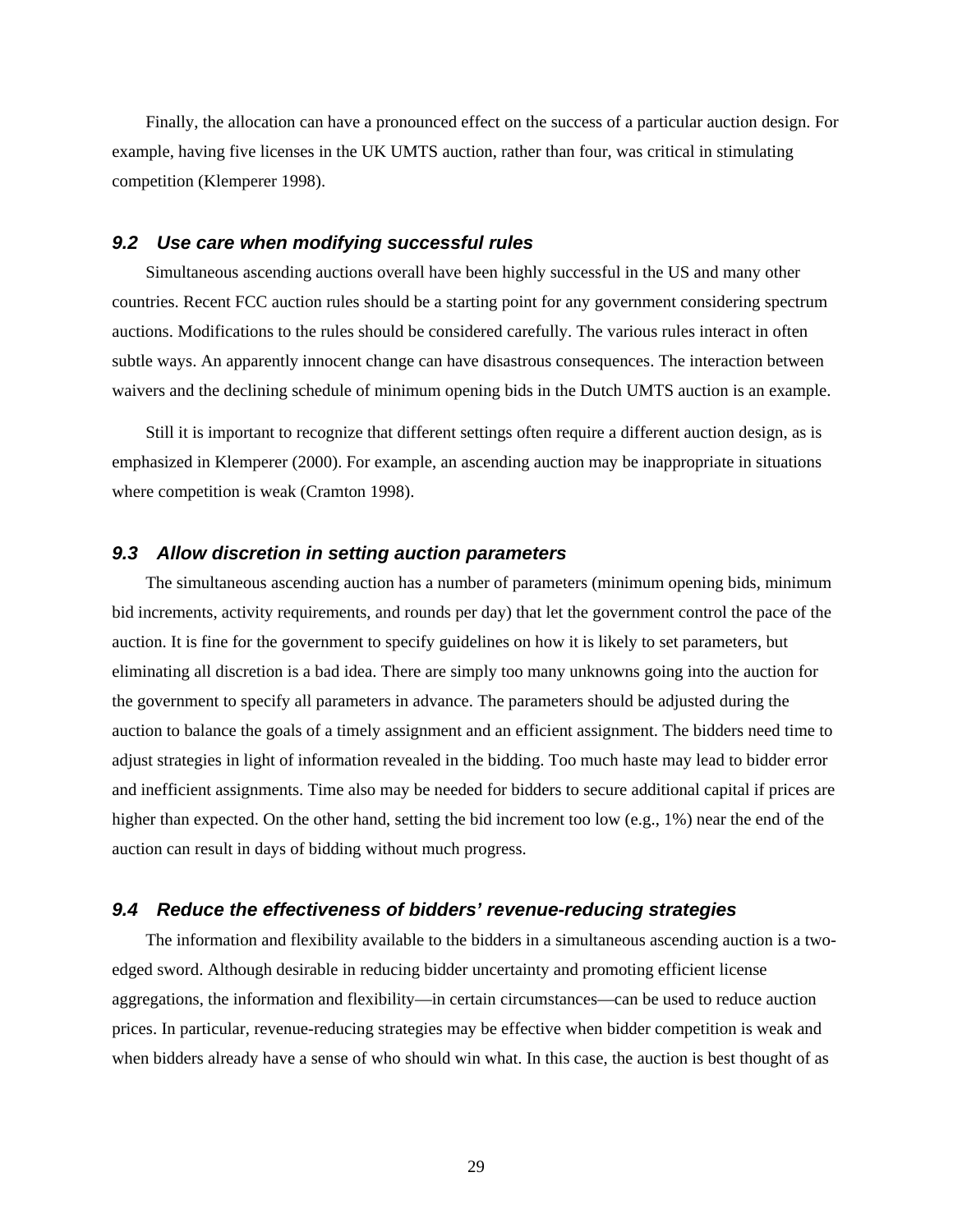a negotiation among the bidders, in which bidders are only able to communicate through their bids. The auction ends when there are no disagreements about who should win what.

As discussed earlier, one common revenue-reducing strategy is demand reduction: the tendency for a bidder to reduce its spectrum demands, knowing that demanding less will tend to reduce spectrum prices. This is a unilateral strategy that is best addressed in the choice of the band plan and geographic scope of the licenses. License structures that make it more difficult for the bidders to split up the spectrum are less vulnerable to demand reduction. For example, offering large nationwide licenses, in which no bidder can win more than one, prevents the bidders from splitting up the spectrum at auction.

The second revenue-reducing strategy is retaliation. This can be thought of as coordinated demand reduction. It is sending another bidder the message that they should stay off your licenses, if they want you to stay off their licenses. Retaliation is especially clear in early auctions where it is possible to use the trailing digits of bids to identify relevant markets. The bidders are effectively able to say things like, "I'll stay out of New York, if you stay out of Los Angeles." This tactic is eliminated by truncating bids to three significant digits, or only allowing bids in integer multiples of the bid increment. However, it is still possible for bidders in certain circumstances to use retaliation to keep prices low. Retaliation is best minimized through careful choice of activity rules, minimum opening bids, and bid increments. An anonymous auction can be used in settings where collusion is likely.

#### *9.5 Use spectrum caps to limit anticompetitive concentration*

A spectrum cap is a direct method of limiting the concentration of spectrum for a particular type of service in a particular area. Its advantage is that it is a bright-line test that is easy to enforce, both before and after the auction. In the US, it has played a critical role in ensuring that there are many competitors for mobile wireless services in each market. This competition has led to clear gains for consumers. Its disadvantage is that it is overly simplistic. Spectrum caps cannot take into account the specifics of each situation, and determine whether consumers would be made better or worse off with greater concentration of ownership.

The best policy on spectrum caps is a middle ground, where binding caps are imposed in initial auctions, but then these caps give way once it is believed that vigorous competition has been established. Then individual mergers can be reviewed on a case-by-case basis.

In setting and revising spectrum caps, governments should err on the side of too stringent a cap, since it is much harder to break up a firm than to allow a merger. If concentration is viewed as a potential problem going into an auction, then spectrum caps, rather than case-by-case review, must be used, since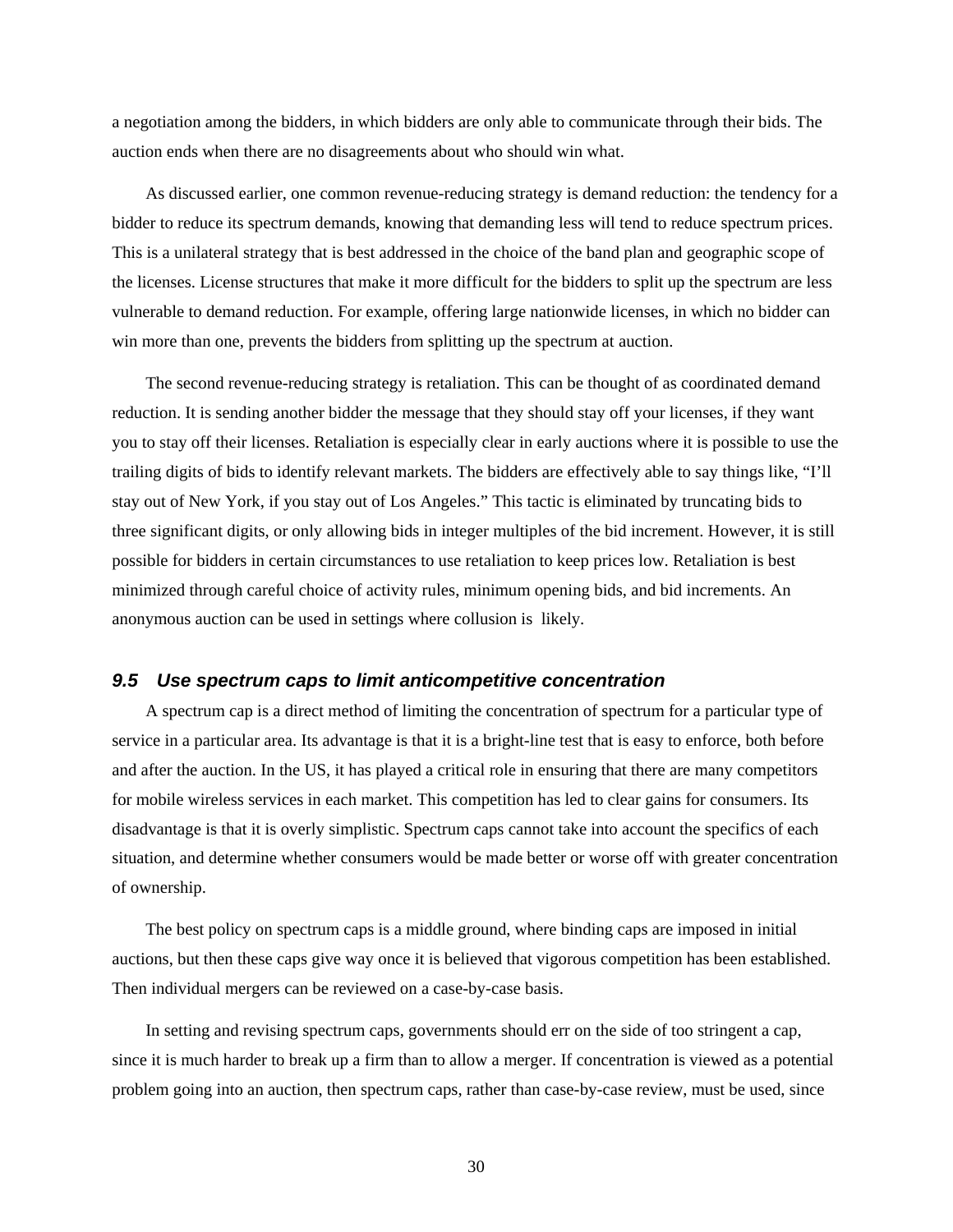only caps can provide an instantaneous determination of what is allowed and what is not. Such a rapid response is essential in a simultaneous ascending auction. Bids must be binding commitments until they are topped. Hence, at every point in the auction, the bidders must know what is allowed and what is not.

Typically, spectrum caps lower auction revenues, but there is one important exception. In situations where incumbent bidders have an advantage, a spectrum cap may actually increase revenues and promote efficiency. In such a situation without a spectrum cap, non-incumbents may be unwilling to participate in the auction, knowing that the incumbents will ultimately win. As a result, in the auction without the cap only the incumbents show up, there is a lack of competition, and the incumbents split the licenses up among themselves at low prices. With the cap, the non-incumbents know that non-incumbents will win licenses, giving them the incentive and ability to secure the needed financing from capital markets. A competitive auction with market prices results. This phenomenon of incumbent bidders getting good deals, because of a lack of non-incumbent competition has been seen in some US auctions, but is most vivid in the Dutch UMTS auction.

### *9.6 Implement special treatment for designated entities with care*

One of the auction objectives that the US Congress gave the FCC is to have a diversity of auction winners. The FCC was instructed to encourage participation by small businesses and women- or minorityowned firms, so called "designated entities."

While small and diverse owners may well be a desirable goal for broadcast media with editorial content, the same arguments likely do not apply to mobile wireless communications. Special treatment to designated entities is to some extent premised on the idea that small is beautiful. But what we have learned in the last several years is that there are significant scale economies in wireless communications. Part of the scale economy is the bargaining advantage it creates with equipment suppliers. Another part is scale economies in marketing. But perhaps the largest is the value that consumers place on seamless roaming. As a result, the marketplace has shifted toward nationwide services in most wireless categories. These nationwide services are necessarily billion dollar deals, or tens-of-billions in the case of broadband mobile services. What consumers need is a variety of strong national competitors. In many cases, the small regional players cannot compete. The designated entity rules may simply be setting up the small businesses for failure. This is not desirable, especially given that the FCC's unjust enrichment rules, discussed below, effectively prevent resale to the higher-valued use should failure occur.

On balance, the best policy may be to abandon favors to designated entities, and to use spectrum caps to guarantee new entry where desirable and to prevent over-consolidation of spectrum. An alternative is to offer non-incumbents bidding credits to encourage new entry. My reason for this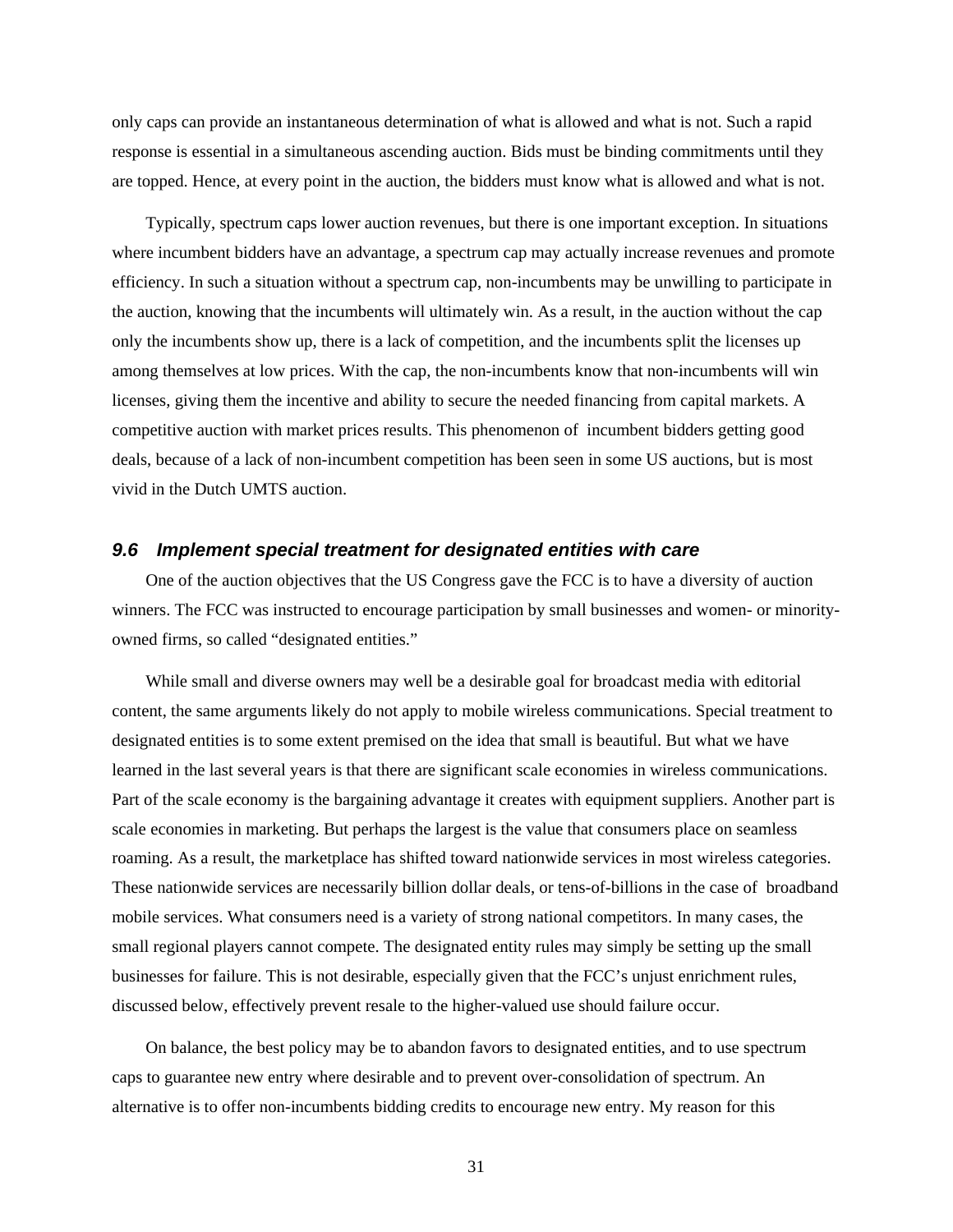conclusion has to do with the practical difficulties of effectively implementing favors for designated entities, which I discuss below.

The FCC has used bidding credits, set-asides, and installment payments to encourage the participation and success of designated entities. The idea is that without special treatment, these small businesses would find it difficult to compete with the large incumbents. The favored treatment can serve to "level the playing field," and thereby foster innovation and intensify competition.

Although this is a valid point in theory, and even has some empirical support (Ayres and Cramton 1996), governments must be cautious when using favors for designated entities. A vivid example is the FCC's only major setback, the C-block broadband PCS auction. (Other disappointing auctions were IVDS and WCS, but none have involved the economic loss seen in the C-block.) The auction failed largely because of overly attractive installment payments (10% down and 6-year interest-only at the risk-free 10 year Treasury rate). This encouraged speculative bidding, which led to all the major bidders defaulting and declaring bankruptcy. Even now, years after the auction, much of this C-block spectrum lies unused, tied up in bankruptcy litigation. Installment payments were a bad idea, because they advantaged the bidders with the most speculative business plans. In addition, installment payments put the FCC in the role of banker, an activity for which the FCC has no advantage. Since the C-block experience, the FCC no longer offers installment payments.

The two other instruments to favor designated entities—set-asides and bidding credits—may be desirable in special situations. The typical situation is one where the government is attempting to encourage competition in the auction and the post-auction market for wireless services. By leveling the playing field between incumbents and new entrants, competition may be enhanced.

Still, set-asides and bidding credits have serious potential problems. Gauging the right level of setasides or bidding credits is extremely difficult. Also, it is nearly impossible to target the favor to the desired group. The creation of fronts, carefully constructed to satisfy the rules but circumvent their intent, has been a constant problem in the FCC auctions.

One general rule, whether using set-asides or bidding credits, is that it is best for incumbents and non-incumbents to compete in the same auction. Then if competition among non-incumbents is sufficiently robust, the non-incumbents will be able to spill over to the licenses that incumbent bidders can bid on. This spillover increases competition, and hence revenues in the auction.

Another problem with favors for designated entities is their impact on the resale of spectrum. The FCC auction rules prohibit resale to a non-designated entity for a period of time, and include an "unjust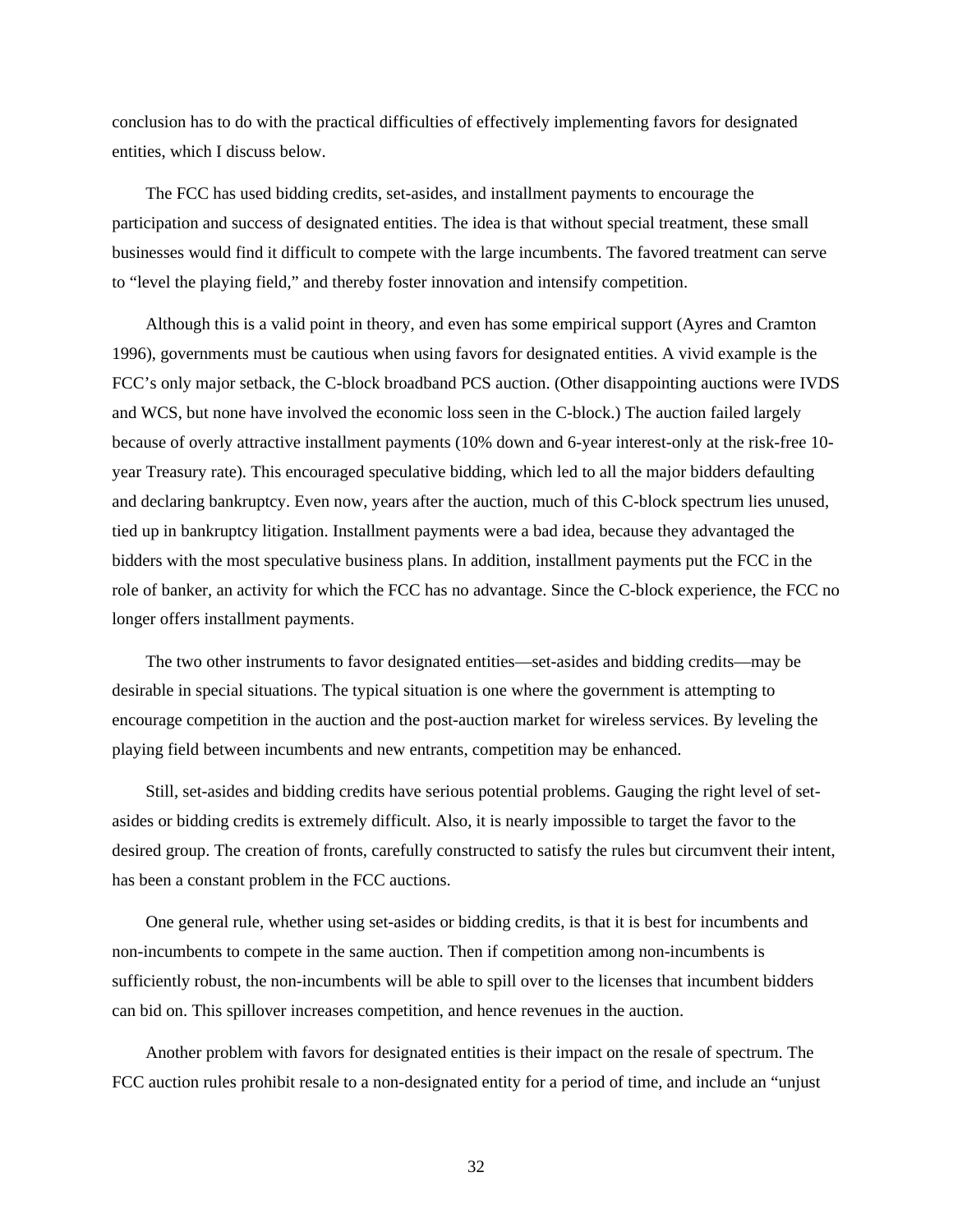enrichment" provision that requires that the FCC be paid back the bidding credit plus interest. The reality has been that the bidding credits are often bid away by competition among designated entities. Indeed, even after accounting for the value of the installment payments and the bidding credits, the C auction resulted in prices that were well above what the large firms paid in the AB auction. Given these facts, it is difficult to understand why the small firms are required to pay a huge "unjust enrichment" penalty, when there is no unjust enrichment. As it stands, the penalty is so large that it is often an insurmountable barrier to trade.

Perhaps the most serious problem with favors to designated entities is that they greatly complicate the auction process. Too often the rules for designated entities become a central issue in establishing the auction procedures. These rules are complex. They are difficult to write, difficult to enforce, and difficult to defend. The absolute worst outcome in a spectrum auction is having the licenses tied up in litigation. Until the litigation is resolved the building of communication services cannot begin. Even the risk of litigation can have a disastrous effect on auction participation, and hence revenues.

### *9.7 Implementing an effective auction takes time and involves difficult tradeoffs*

A second FCC auction disappointment was the Wireless Communication Services (WCS) auction, held in April 1997. Revenues in this auction were a tiny fraction of what they might have been. The main problem was the stringent out-of-band emission limit. Equipment manufacturers warned that this would threaten the commercial viability of this spectrum. The low prices at auction and the absence today of activity in this band appears to confirm that the equipment manufacturers were right. At the time of the decision, the FCC was facing a difficult tradeoff between the rights of prior winners of neighboring licenses and the WCS use. Such decisions are always difficult, but the FCC was under intense time pressure to meet the timetable that Congress set for the auction. This aggressive timetable may well have led the FCC to make a too-hasty decision on interference rules, which damaged the value of this spectrum. Congress's desire for receiving revenues according to its fiscal calendar may have resulted in substantially reduced auction revenues.

#### *9.8 Facilitate efficient clearing when auctioning encumbered spectrum*

An issue of increasing importance is the auctioning of encumbered spectrum. Many of the FCC auctions are for overlay licenses (the PCS and 700 MHz auctions are examples). An overlay license is for the portions of the band that are not occupied by incumbent licensees. Effectively the FCC is auctioning Swiss cheese, where the holes are incumbent licensees with particular rights. These incumbents must either be cleared or worked-around in order for the new entrant to provide a service. Negotiations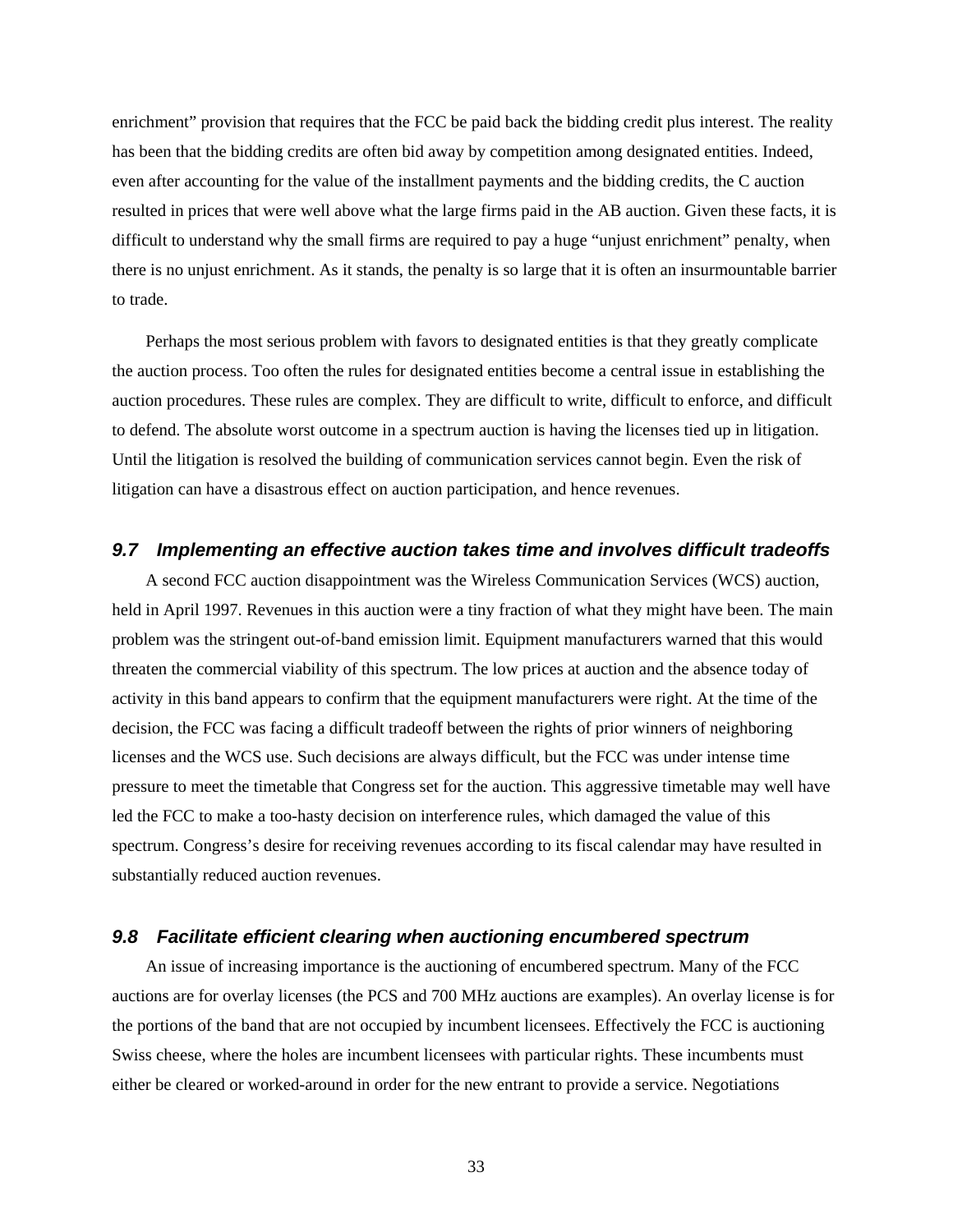between the new entrant and the incumbent are often difficult due to holdout by the incumbent. A second problem occurs when multiple new entrants benefit from the clearing of a single incumbent; then each new entrant can hope to free-ride on the clearing done by others. These problems often prevent or delay the efficient clearing of the spectrum.

The government can play an important role in adopting rules that promote the efficient clearing of the spectrum by structuring the rules of negotiation appropriately (Cramton et al. 1998). The broadband PCS rule-making is a good example. The FCC adopted rules that went a long way in minimizing the holdout and free-rider problems that undermine efficient clearing. New licensees were given the right to move an incumbent after a period of time, compensating the incumbent for its relocation costs. This rule minimizes the need for costly negotiations.

The upcoming 700 MHz auction is a more difficult case. This spectrum currently is used for analog television channels 60-69. The spectrum cannot be used for new services until the analog broadcasters terminate over-the-air broadcasting on these channels. Because of the political power of broadcasters, the FCC was unwilling to adopt PCS-type rules that promote efficient clearing. As a result, clearing will be much more costly and inefficient.

#### *9.9 Promote market-based tests in spectrum management*

Spectrum auctions are a critical step in the march toward market-based spectrum management. Governments should continue on this path. Flexibility should be the norm, not constraints. Constraints should appear only when those constraints help foster a more competitive environment by adding essential structure. (A good example of the benefits of structure is the success of GSM in Europe.) Specifically, governments should:

- Allow service flexibility
- Allow technical flexibility
- Set initial interference rules, but allow trading
- Set initial geographic and bandwidth scope to an ex ante view of how spectrum will be used, but allow spectrum partitioning and geographic disaggregation
- Eliminate buildout requirements
- Allow transfers of licenses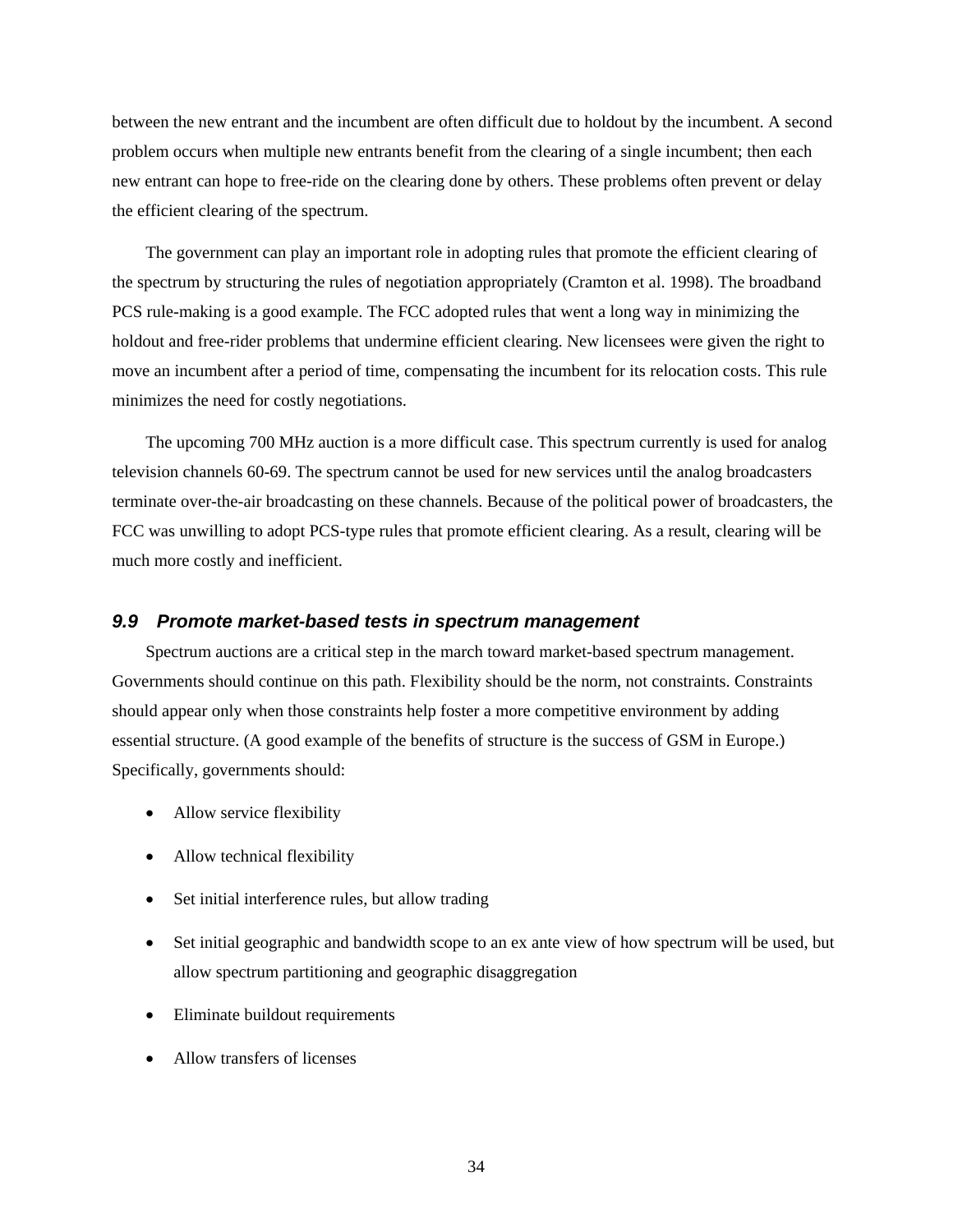Many of the current restrictions are holdovers from the days of comparative hearings. These needless regulations should be eliminated. The rate of technological change is now so great that attempting to craft specific regulations as was done in the past is hopeless and destructive. Rather, governments should focus on broad principles that encourage competition. Legislatures especially should refrain from the micromanagement of spectrum policy. The complex economic and engineering tradeoffs are much better left to a specialized agency.

### **10 Conclusion**

Spectrum auctions represent a huge advance in the way governments allocate scare resources. Despite some early bumps, spectrum auctions largely have succeeded in putting spectrum in the hands of those best able to use it. Economists have made (and continue to make) valuable contributions to spectrum auction design. The simultaneous ascending auction, pioneered by the FCC, has been remarkably successfully in the US and other countries. Its simple process of price discovery promotes efficiency, especially in competitive auctions in which bidders do not have large and varied license synergies. The recent introduction of package bidding to this successful format promises to extend the set of environments where the simultaneous ascending auction performs well.

In most cases, the greatest room for improvement lies not in the auction design, but in the allocation process. Spectrum allocations often are the result of political forces that ignore the underlying economics. Governments would do well to let competitive market forces, not political lobbying, determine spectrum use. The auctioning of spectrum is a major step in the right direction.

# **References**

- Ausubel, Lawrence M. (1997), "An Efficient Ascending-Bid Auction for Multiple Objects," Working Paper, University of Maryland.
- Ausubel, Lawrence M. and Peter Cramton (1999), "The Optimality of Being Efficient," Working Paper, University of Maryland.
- Ausubel, Lawrence M. and Peter Cramton (2001), "The 3G European Auctions," Working Paper, University of Maryland.
- Ausubel, Lawrence M. and Peter Cramton (1996), "Demand Reduction and Inefficiency in Multi-Unit Auctions," Working Paper, University of Maryland.
- Ausubel, Lawrence M., Peter Cramton, R. Preston McAfee, and John McMillan (1997), "Synergies in Wireless Telephony: Evidence from the Broadband PCS Auctions," *Journal of Economics and Management Strategy*, 6:3, 497-527.
- Ausubel, Lawrence M. and Jesse A. Schwartz (1999), "The Ascending Auction Paradox," Working Paper, University of Maryland.
- Ayres, Ian and Peter Cramton (1996), "Deficit Reduction Through Diversity: A Case Study of How Affirmative Action at the FCC Increased Auction Competition," *Stanford Law Review*, 48:4, 761-815.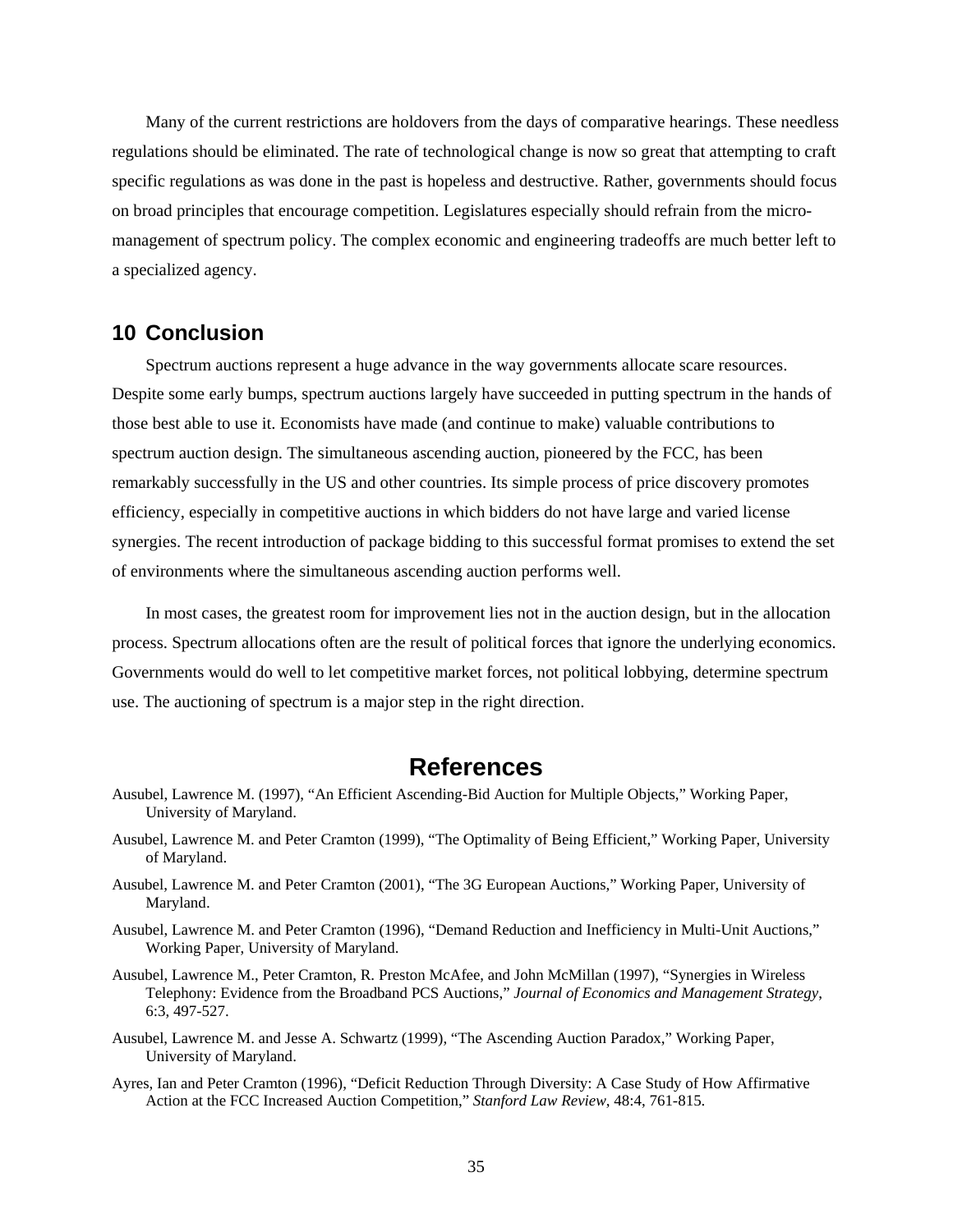- Ballard, Charles L., John B. Shoven, and John Whalley (1985), "General Equilibrium Computations of the Marginal Welfare Costs of Taxes in the United States," *American Economic Review*, 75, 128-138.
- Banks, Jeffrey S., John O. Ledyard, and David P. Porter (1989), "Allocating Uncertain and Unresponsive Resources: An Experimental Approach," *Rand Journal of Economics*, 20, 1-22.
- Brusco, Sandro and Giuseppe Lopomo (1999), "Collusion via Signalling in Open Ascending Auctions with Multiple Objects and Complementarities," Working Paper, New York University.
- Bykowsky, Mark M., Robert J. Cull, and John O. Ledyard (2000), "Mutually Destructive Bidding: The FCC Auction Design Problem," *Journal of Regulatory Economics*, 17, forthcoming.
- Chakravorti, Bhaskar, William W. Sharkey, Yossef Spiegel, and Simon Wilkie (1995), "Auctioning the Airwaves: The Contest for Broadband PCS Spectrum," *Journal of Economics and Management Strategy*, 4, 345-373.
- Coase, Ronald H. (1959), "The Federal Communications Commission," *Journal of Law and Economics*, 2, 1-40.
- Cramton, Peter (1995), "Money Out of Thin Air: The Nationwide Narrowband PCS Auction," *Journal of Economics and Management Strategy*, 4, 267-343.
- Cramton, Peter (1997), "The FCC Spectrum Auctions: An Early Assessment," *Journal of Economics and Management Strategy*, 6:3, 431-495.
- Cramton, Peter (1998), "Ascending Auctions," *European Economic Review*, 42, 745-756.
- Cramton, Peter (1998), "The Efficiency of the FCC Spectrum Auctions," *Journal of Law and Economics*, 41, 727- 736.
- Cramton, Peter, Robert Gibbons, and Paul Klemperer (1987), "Dissolving a Partnership Efficiently," *Econometrica*, 55, 615-632.
- Cramton, Peter, Evan Kwerel, and John Williams (1998), "Efficient Relocation of Spectrum Incumbents," *Journal of Law and Economics*, 41, 647-675.
- Cramton, Peter and Jesse Schwartz (1999), "Collusive Bidding in the FCC Spectrum Auctions," Working Paper, University of Maryland.
- Cramton, Peter and Jesse Schwartz (2000), "Collusive Bidding: Lessons from the FCC Spectrum Auctions," *Journal of Regulatory Economics*, 17, forthcoming.
- Engelbrecht-Wiggans, Richard and Charles M. Kahn (1995a), "Multi-Unit Auctions with Uniform Prices," Working Paper, University of Illinois.
- Hazlett, Thomas W. (1998), "Assigning Property Rights to Radio Spectrum Users: Why Did FCC License Auctions Take 67 Years?" *Journal of Law and Economics*, 41, 529-576.
- Jehiel, Philippe and Benny Moldovanu (2000), "A Critique of the Planned Rules for the German UMTS/IMT-2000 License Auction," Working Paper, University of Bonn.
- Kagel, John H. and Alvin E Roth (1995), *The Handbook of Experimental Economics*, Princeton University Press.
- Klemperer, Paul (1998), "Almost Common Value Auctions: The 'Wallet Game' and its Applications to Takeover Battles and Airwaves Auctions," *European Economic Review*, 42, 757-769.
- Klemperer, Paul (2000), "What Really Matters in Auction Design" Working Paper, Oxford University.
- Krishna, Vijay and Robert Rosenthal (1997), "Simultaneous Auctions with Synergies," *Games and Economic Behavior*, 17, 1-31.
- Maskin, Eric and John Riley (1984), "Optimal Auctions with Risk Averse Buyers," *Econometrica*, 52, 1473-1518.
- Maskin, Eric and John Riley (1996), "Asymmetric Auctions," Working Paper, UCLA.
- McAfee, R. Preston and John McMillan (1996), "Analyzing the Airwaves Auction," *Journal of Economic Perspectives*, 10, 159-176.
- McMillan, John (1994), "Selling Spectrum Rights," *Journal of Economic Perspectives*, 8, 145-162.